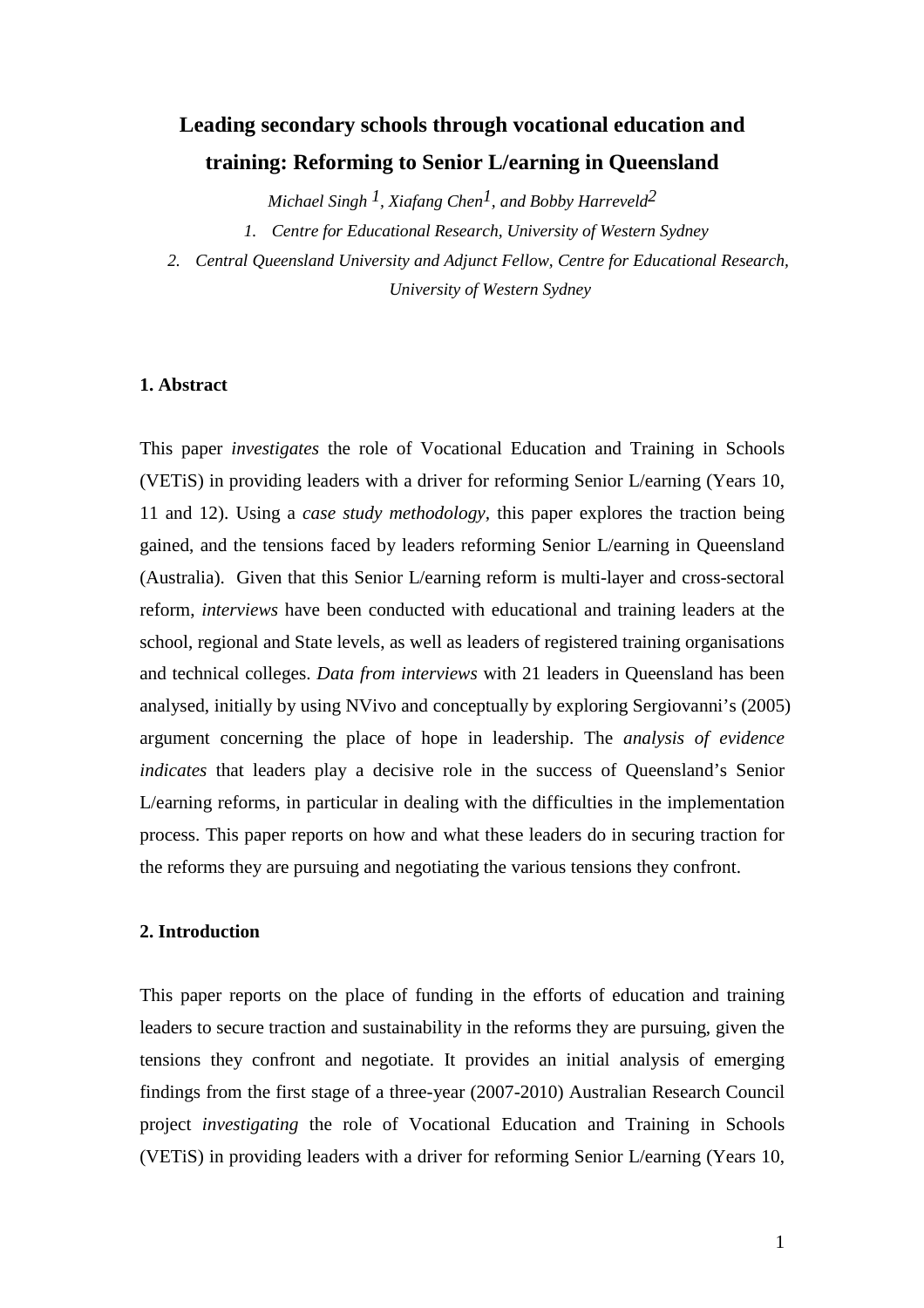11 and 12). Focusing on the issue of funding, it explores the traction being gained, and the tensions faced by leaders reforming Senior L/earning in Queensland (Australia). The reforms to Senior L/earning are multi-layered and cross-sectoral. For this reason we conducted *interviews* with educational and training leaders at the school, regional and State levels, as well as leaders of registered training organisations and technical colleges. *Data from interviews* with 21 leaders in Queensland has been analysed, initially by using NVivo and conceptually by exploring several different perspectives on the place of hope in leadership. The *analysis of evidence indicates* that funding plays a significant, but not necessarily absolutely determinant role in the success of leaders' efforts to reform Queensland's Senior L/earning reforms.

# **3. Literature review: Leadership and hope**

This review considers three different but related perspectives on leadership and hope, and their place in VETiS.

## *Sergiovanni's concept of hope*

Leadership may be analysed in terms of the concept of hope. Sergiovanni (2005: 77), for example, contends that "the most important and perhaps the most neglected leadership virtue is hope [because] hope can change events for the better." It is "hopeful leaders [who] recognize potentials in persons and in situations" (Sergiovanni, 2005: 82). Sergiovanni's (2005: 77) hope is the most powerful virtues of leadership:

"One reason why hope is neglected is because of management theories that tell us to look at the evidence, to be tough as nails, to be objective, and in other ways to blindly face reality. But facing reality rather than relying on hope means accepting reality as it is. Relying on hope rather than facing reality means working to change reality—hopefully. Leaders can be both hopeful and realistic as long as the possibilities for change remain open. Being realistic differs from facing reality in important ways. Being realistic means calculating the odds with an eye to optimism, aware of the consequences of fate without being resigned to the inevitability of a situation or circumstance."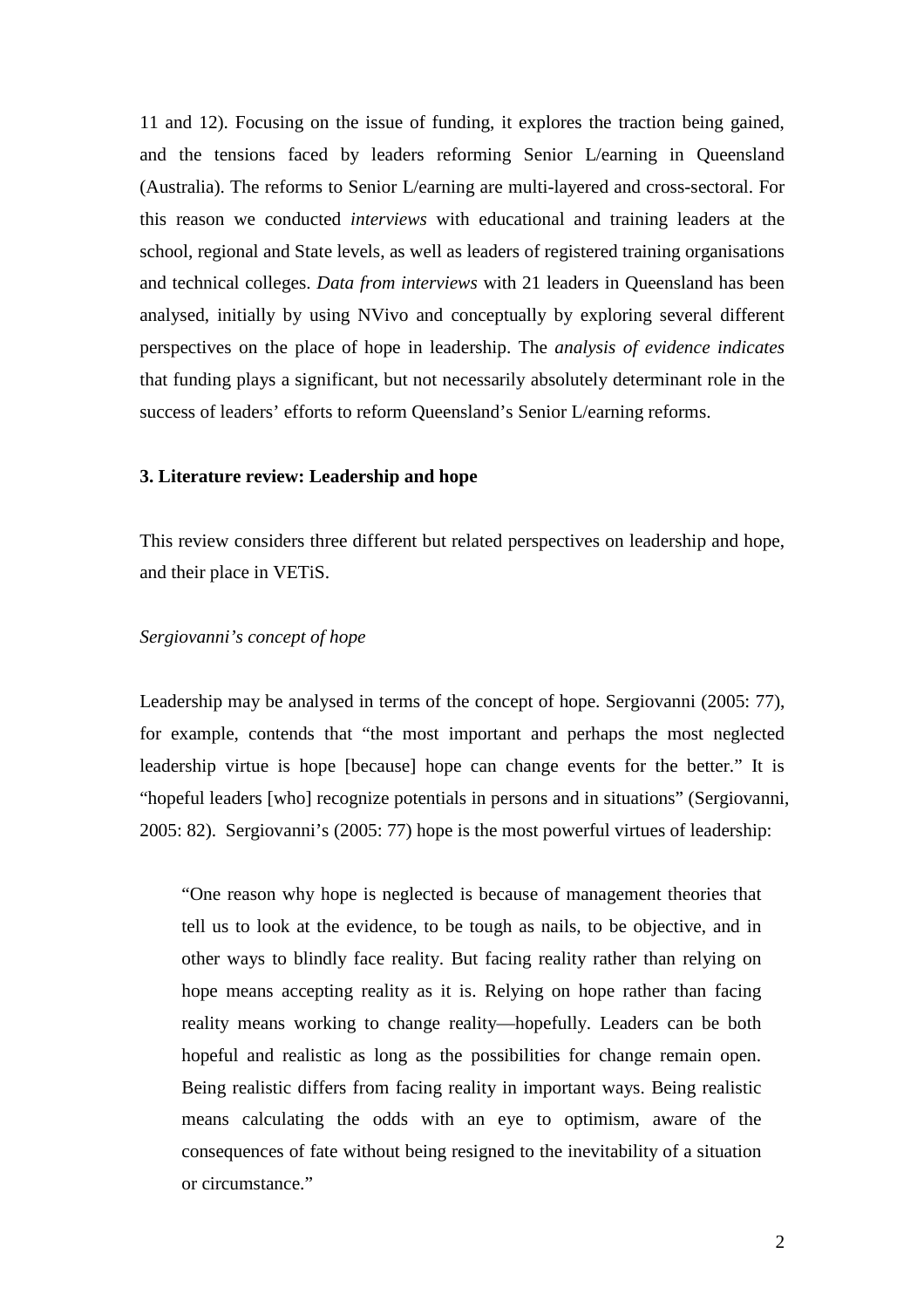There is a need to distinguish between hope and wishful thinking. Sergiovanni (2005: 76) warns that "hope is often confused with wishing. But hope is grounded in reality, not wishful thinking." Realistic hope

"is based on the attempt to understand the concrete conditions of reality, to see one's own role in it realistically, and to engage in such efforts of thoughtful action as might be expected to bring about the hoped-for change. The affect of hope, in this case, has an activating effect. It helps in the mobilization of the energies needed for activity" (Menninger, Mayman & Pruyser cited in Sergiovanni, 2006: 78).

Hope could help leaders to clarify their commitment to a cause, forming strong beliefs based on significant ideas, and from other convictions. It is necessary to avoid wishful thinking. The idea is to

"provide the basis for a school to become a community of hope, and these ideas can fuel the school's efforts to turn this hope into reality. Developing a community of hope elevated the work of leadership to the level of moral action. Leadership as moral action is a struggle to do the right thing according to some sense of values, according to some sense of what it means to be a human being. Leaders need to be concerned with what is good as well as what is effective" (Sergiovanni, 2005: 80-81).

There is no hope without taking action. Action is the

"key differentiator in the comparison of hopeful leaders and wishful leaders. Hope is based on articles of faith that function as assumptions. These assumptions provide the impetus for doing things that will change hopes into realities" (Sergiovanni, 2005: 81).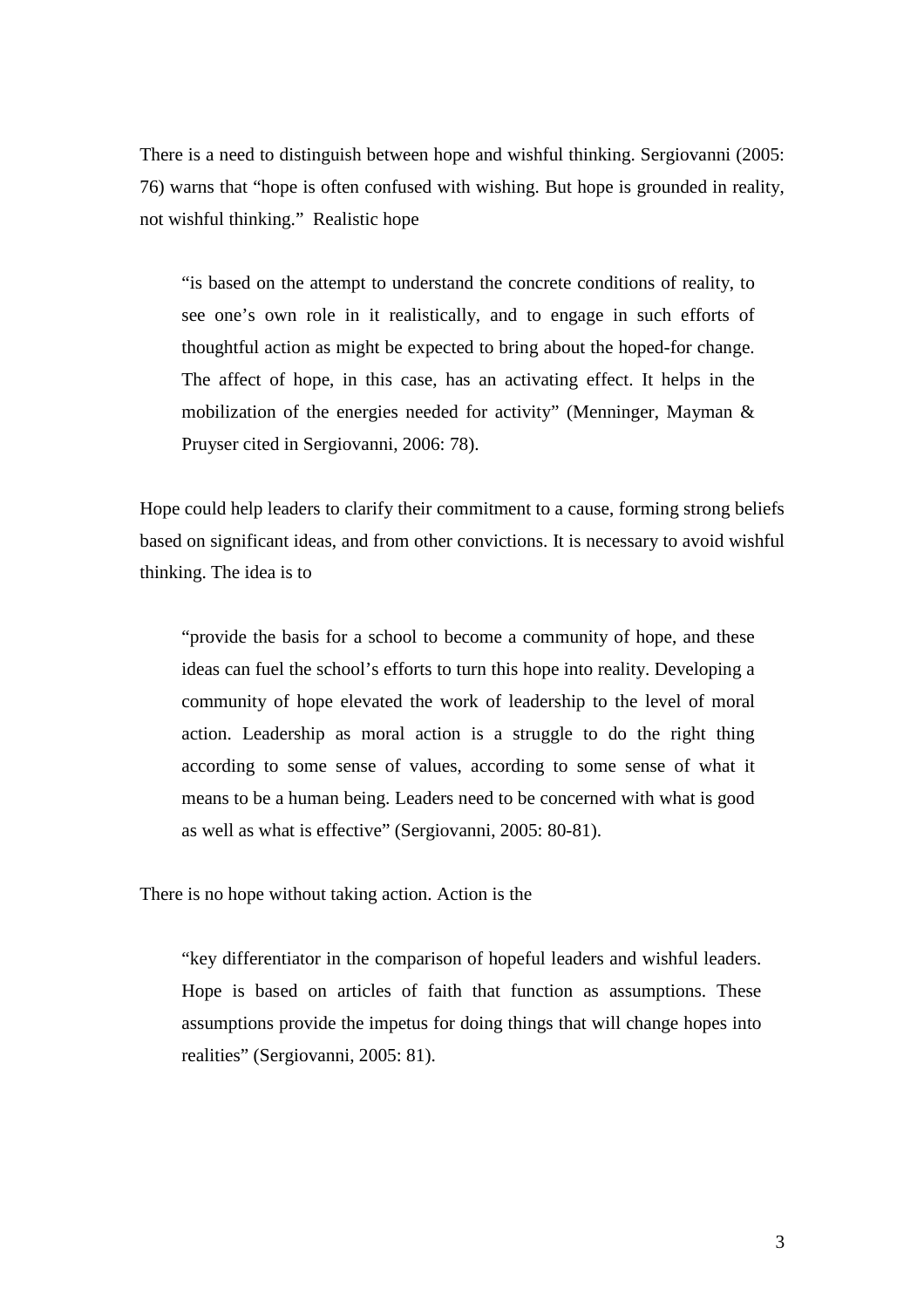Hope compromises:

 $\overline{a}$ 

"goals, pathways, and agency. Individuals with high hope possess goals, pathways to these goals, navigate around obstacles, and develop agency to reach their goals" (McDermott, Pedrotti, Edwards & Houske cited in Sergiovanni, 2005: 81)

Goals and efforts are integral to turning hope into reality: "Realizing our hopes in a deliberate way requires that they be transformed into goals—goals that lend themselves to the development of practical pathways" (Sergiovanni, 2005: 81). Sergiovanni (2005: 82) suggests that wishful thinking may be avoided "by deliberately taking action and deliberately providing the context for both organizational and individual efficacy." Sergiovanni (2005) quotes Gompers Elementary School $<sup>1</sup>$  in Detroit as the example of a school of hope, in which hope</sup> encourages the school. To turn hope into reality, this School uses the Comer process<sup>2</sup> to develop pathways to meet students' needs. These developmental pathways are: cognitive-intellectual, physical, speech and language, psycho-emotional, moral, and social-interactive. Sergiovanni (2005: 88) commented that

"hope at Gompers is closely linked to … ideas and assumptions are [if] true … will work if obstacles are identified and overcome. Members of the Gompers community … have high hopes for the academic success of their students … At Gompers hope has become a reality… teacher leadership was an important factor in this success. But wise leadership from the principal… was critical too. Wise leaders are important bearers of hope… hopefulness can provide the margin of encouragement, the margin of clear thinking, and the margin of informed action that make difficult situations manageable and challenging goals attainable."

<sup>&</sup>lt;sup>1</sup> Gompers Elementary School has about 350 students in an economically distressed neighbourhood in the city of Detroit.

 $2^2$  The Comer process is based on the philosophy and work of James Comer and his colleagues at Yale University's Child Study Centre. Nine components of the process provided the structure and means for the key questions in the process of turning hope into reality. The nine processes are: School planning and management team; Parents' program; mental health team; Comprehensive school plan; Staff development needed to implement plan; Periodic assessment and modification of plan; No-fault policy; focus on problem solving; Consensus decision making; Collaboration; leading and learning together (Sergiovanni, 2005: 83).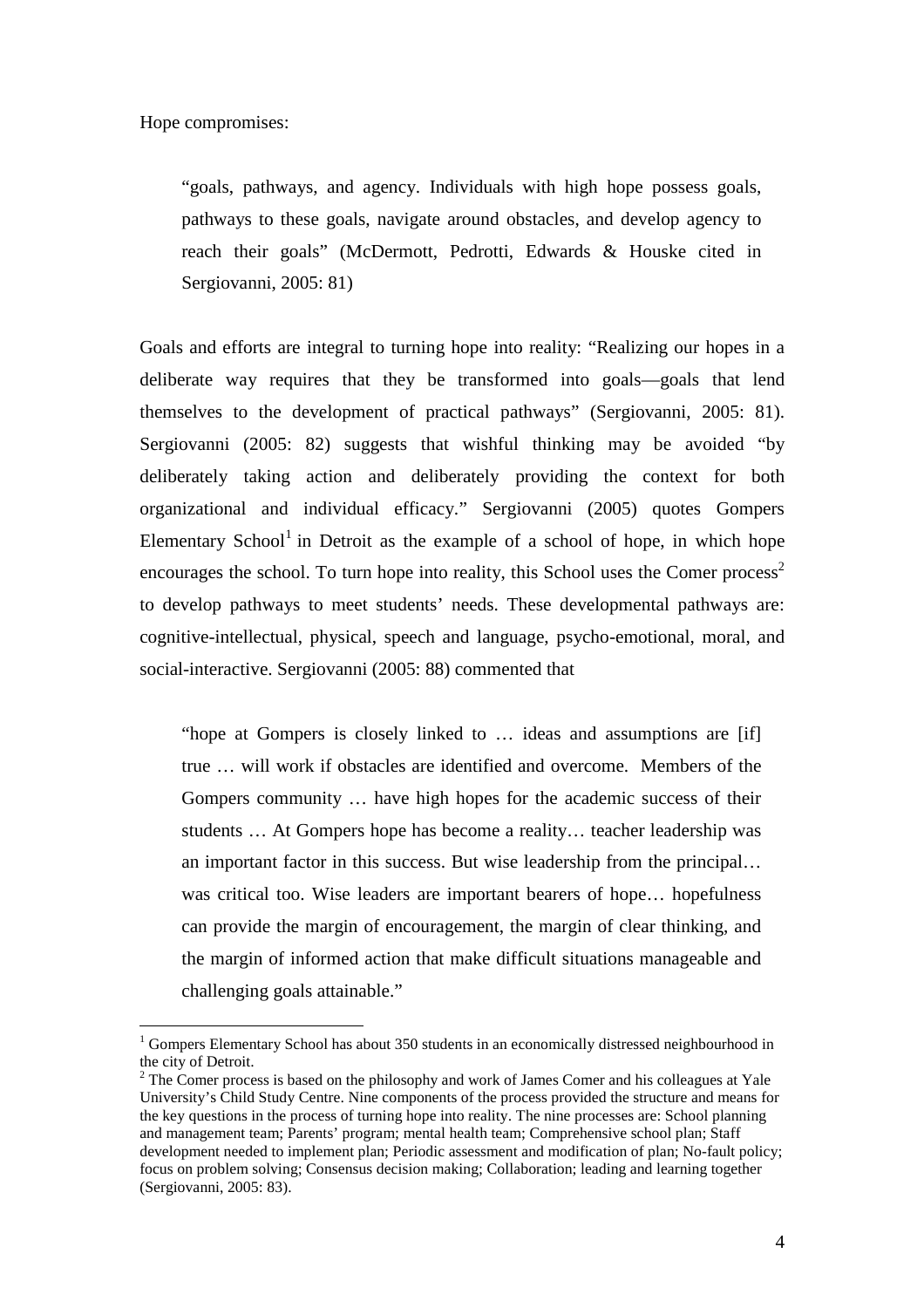Sergiovanni (2005) argues for practical hope which can be turned into reality through effort, action and developmental pathways. This may be the kind of hope needed in dealing with the challenges schools face when reforming the Senior Phase of L/earning.

# *Young adults, VETiS and hope*

Te Riele and Crump (2002) argue that hope and education are necessary to reengaging marginalised young adults in a "diverse, equitable and inclusive" way. They point to the importance of hope to getting young adults involved in education, contending that VET offers them a varied, fair and comprehensive education:

"VET can restore some hope for young people in education if VET policy and practice takes into account curricular complexity, multiple literacies, disparate contexts and emerging pedagogical demands that tend to be specific and situated" (Te Riele & Stephen, 2002: 264).

To be achieved, this hope-restoring function of VET has to take into consideration the complexity, diversity and situated context of young people. It is, however, not clear from Te Riele and Crump (2002) what hope really means or how it might function in VET. Zourzani (cited in (Te Riele, 2006: 62) argues that "hope is the difference between *probability* and *possibility*… It doesn't mean hope for one or another thing or as a calculated attitude, but to try and feel and put into words a possibility for becoming*"*. This notion of hope is used to speak to the emotional aspects of schooling and care in school practices. Evidence of educational practice with hope points:

"to possibilities for schools to make a difference. This perspective is different from the claim that schools can make a difference based in school effectiveness research in several ways. The difference between educational practice based on the school effectiveness model, and on hope, is the difference between seeing education as 'normal science' and seeing it as a 'relational practice'; it is the difference between seeing these students as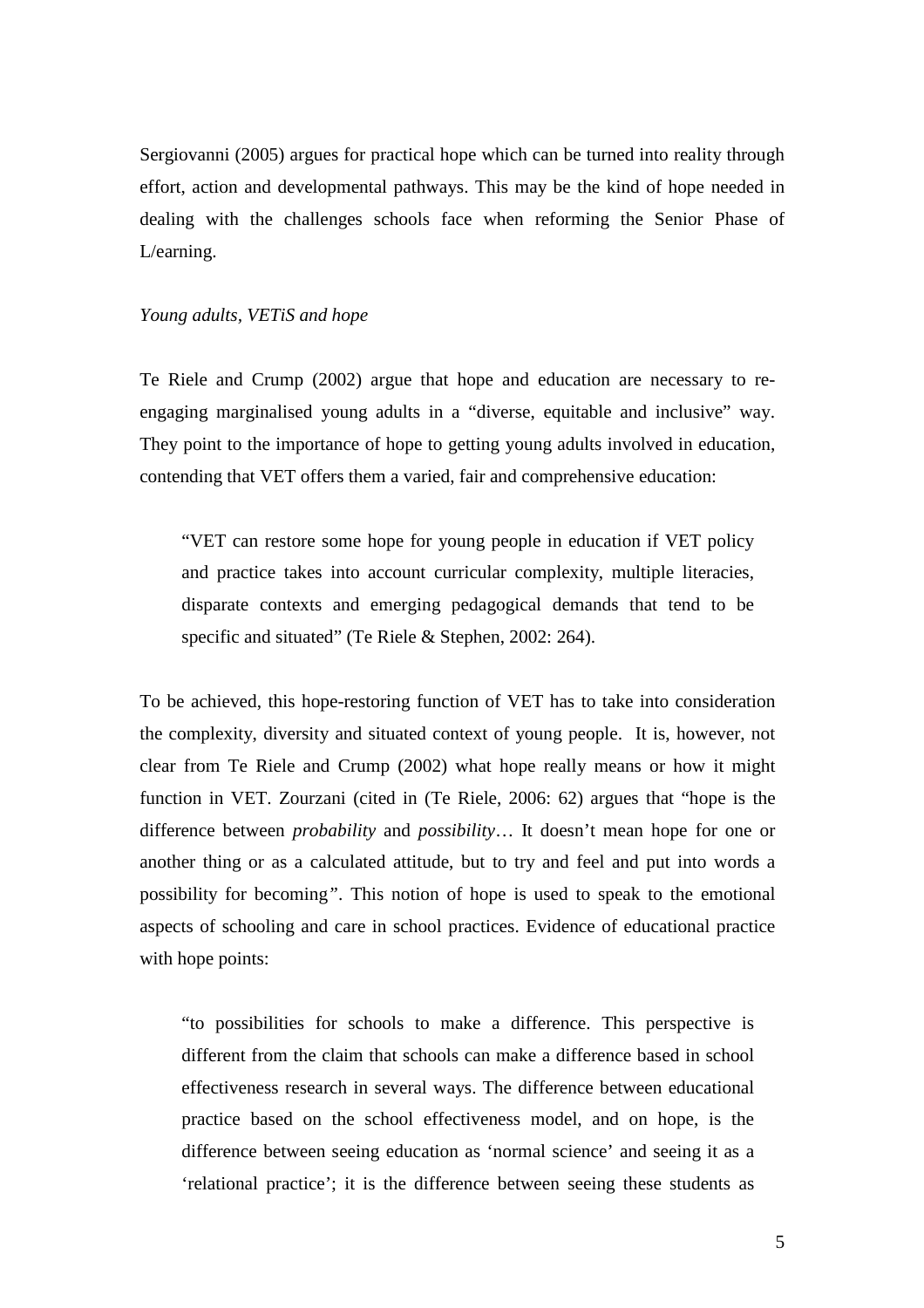presenting problems versus seeing the opportunities they present; it is the difference between a technical–instrumental and a critical–humanist paradigm" (Te Riele, 2006: 71).

Te Riele's (2006) findings contribute to redirecting of education to "recognise "teaching a caring vocation" in which teachers would teach to marginalised students with hope.

### *Robust hope and the Senior phase of L/earning*

Harreveld (2007) argues that the "robust hope" could usefully inform the education practice in Queensland's Senior phase of L/earning. She offers four key resources as constituents of robust hope: "the overarching resource of hope itself and its combination of values, sustainability and resilience which give hope its robustness" (Harreveld, 2007: 281). Halpin (cited in Harreveld, 2007: 282) defining three signposts of robust hope: 1. taking the experience of hopelessness seriously; 2. taking the moral virtues of teaching seriously, and 3. taking optimistic illusions seriously. Harreveld (2007) argues that democracy, agency, a futures orientation and research are integral to robust hope. Resilience is required for sustainable leadership. However, robust hope could inform the vision of policy makers and educators.

In their study of Queensland's education and training reforms for the future (ETRF), Singh and Sawyer (2008) examined the relationship between democracy and hope. They observe that the literature on hope insists on "contrasting naïve versions of hope with those rooted in a sense of reality" (Singh & Sawyer, 2008: 225). The latter means transforming hopes for the future into realistic actions the push against the limit of possibility. They define *robust hope* as seeking

"to investigate ways in which utopian possibilities can be expressed in the face of the structural pressures of marketization, particularly in education" (Singh & Sawyer, 2008: 226).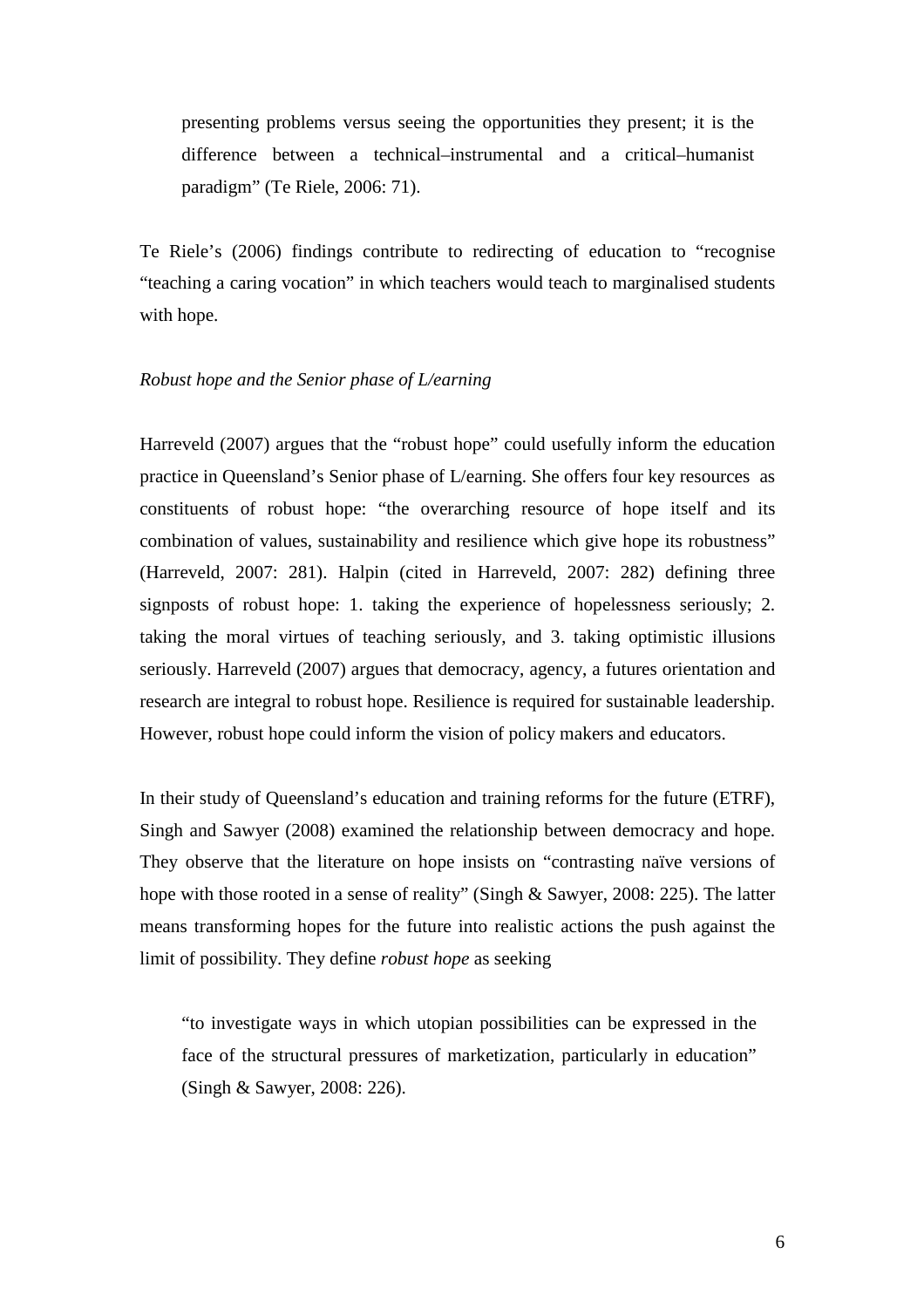## **4. Research Method**

The research strategy for this study involves in-depth empirical investigation of the leadership in reforming 'Senior L/earning' in order to explore the contemporary configuration leadership. This study, thereby, elucidates key features of the larger reforms to senior secondary schooling by developing and evaluating the concept of hope and its place in leadership. Here four points relating to this study are highlighted, namely the characterisation of the case of "Senior L/earning", its policy context informing the current conceptualisation of leadership in Queensland; the interview procedures used for data collection, the process of computer aided data analysis using NVivo, and an introduction to the idea of "radical hope" as a way of extending the conceptual framework for rethinking educational and training leadership

# *The 'case' of Senior L/earning*

The boundaries for this 'case' are being determined by prior research and refined as a result of the theoretically informed analysis of primary evidence (Harreveld and Singh, 2008). With the progress of Queensland's ETRF reforms, the meaning of Senior L/earning has been broadened to include:

- 1. All senior subjects taken in school
- 2. Senior subjects studied in alternative settings
- 3. Vocational education and training undertaken in school, TAFE institutes, agricultural colleges or with other training providers
- 4. School-based apprenticeships and traineeships
- 5. A combination of education or training and part-time employment
- 6. Employment programs that prepare young people for work
- 7. Training programs tailored to individual student needs, for literacy and numeracy.
- 8. Negotiated workplace, community or self-regulated projects.
- 9. International learning programs (via the International Baccalaureate).
- 10. University subjects undertaken while students are at school (Harreveld, 2007: 279).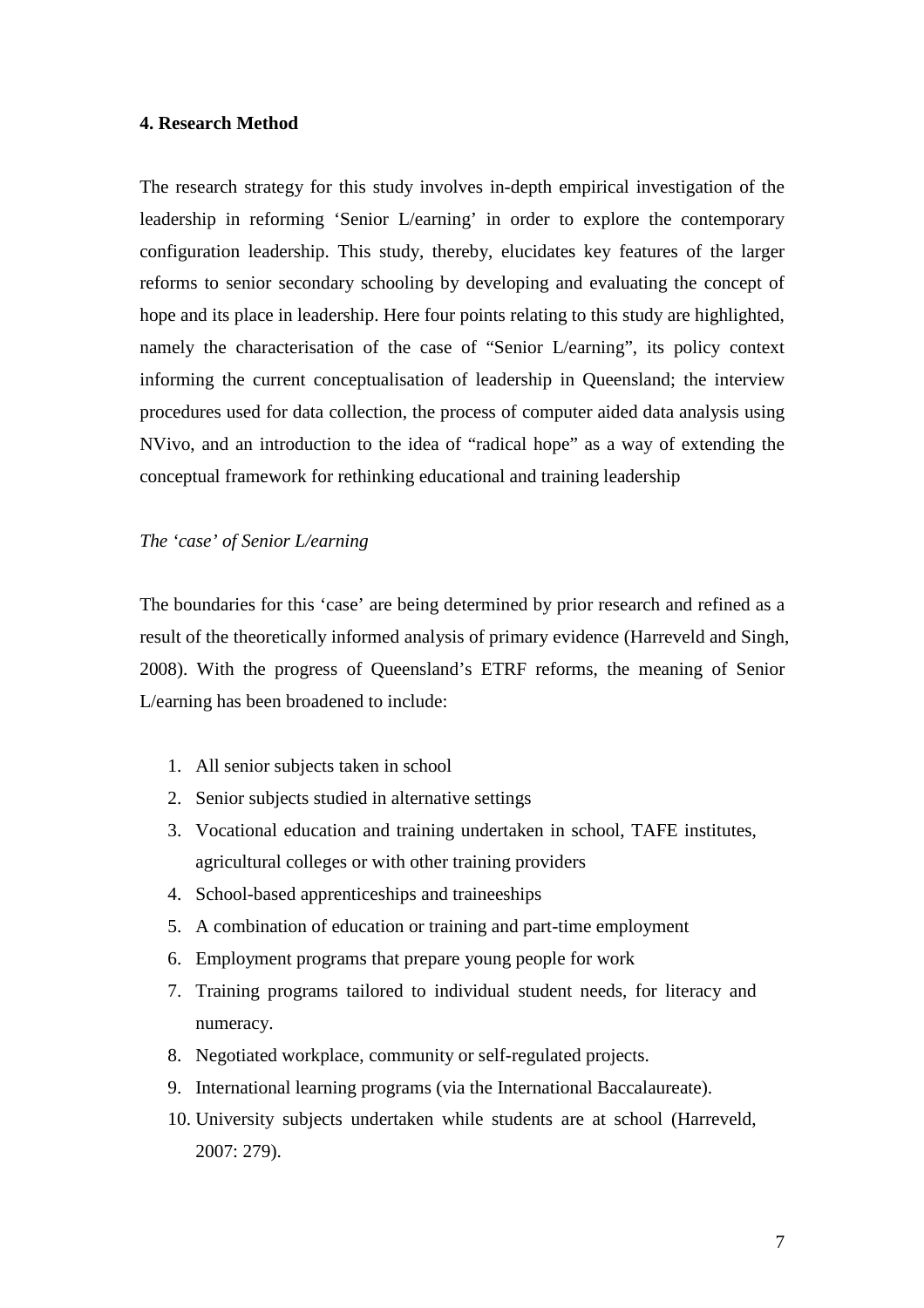As this research project progresses what is taken to be Senior L/earning is being refined as new relations between theory and data are established. For instance, Vennesson (2008: 230) explains the process thus "Casing takes place at various stages during the research, but especially at the beginning and at the end." during the initial phase of this project, 'Senior L/earning' sees the traditional role of schools as learning providers being extended:

"they are now positioned as brokers of learning for this broad range of educational and training opportunities for young people … Young people are enrolled 'with' but not required to learn 'at' school. Multiple learning providers allow for a range of learning option" (Harreveld, 2007: 279-280).

'Senior L/earning' can also be described as an industry-higher-education-school engagement reform strategy. It is not a job specific intervention. Rather it provides young adults with opportunities to explore possible career pathways by acquiring information about work and workplace practices in safe, secure learning environments. Queensland's ETRF reforms promote partnerships between schools, industries and higher education organisations that consolidate and extend

"the collaborative work of schools, community organisations, universities, TAFE colleges, small/medium/large businesses, and Government agencies. Through these networks and partnerships, interagency, cross-sectoral, multidisciplinary flexible learning options continue to be enhanced. At the heart of [Queensland's Senior L/earning] is the assumption that together the State, members of civil society and business are capable of making progress towards improving the condition of fellow human beings" (Harreveld, 2007: 280).

Delimited in this way, Senior L/earning names senior secondary schooling in a way that is different from that in which this phase of learning it typically taken for granted. The case of Senior L/earning has been defined as alone and will be reconstructed by a "theoretical approach that provides a framework of hypotheses to probe the various aspects of the empirical data" (Vennesson, 2008: 230).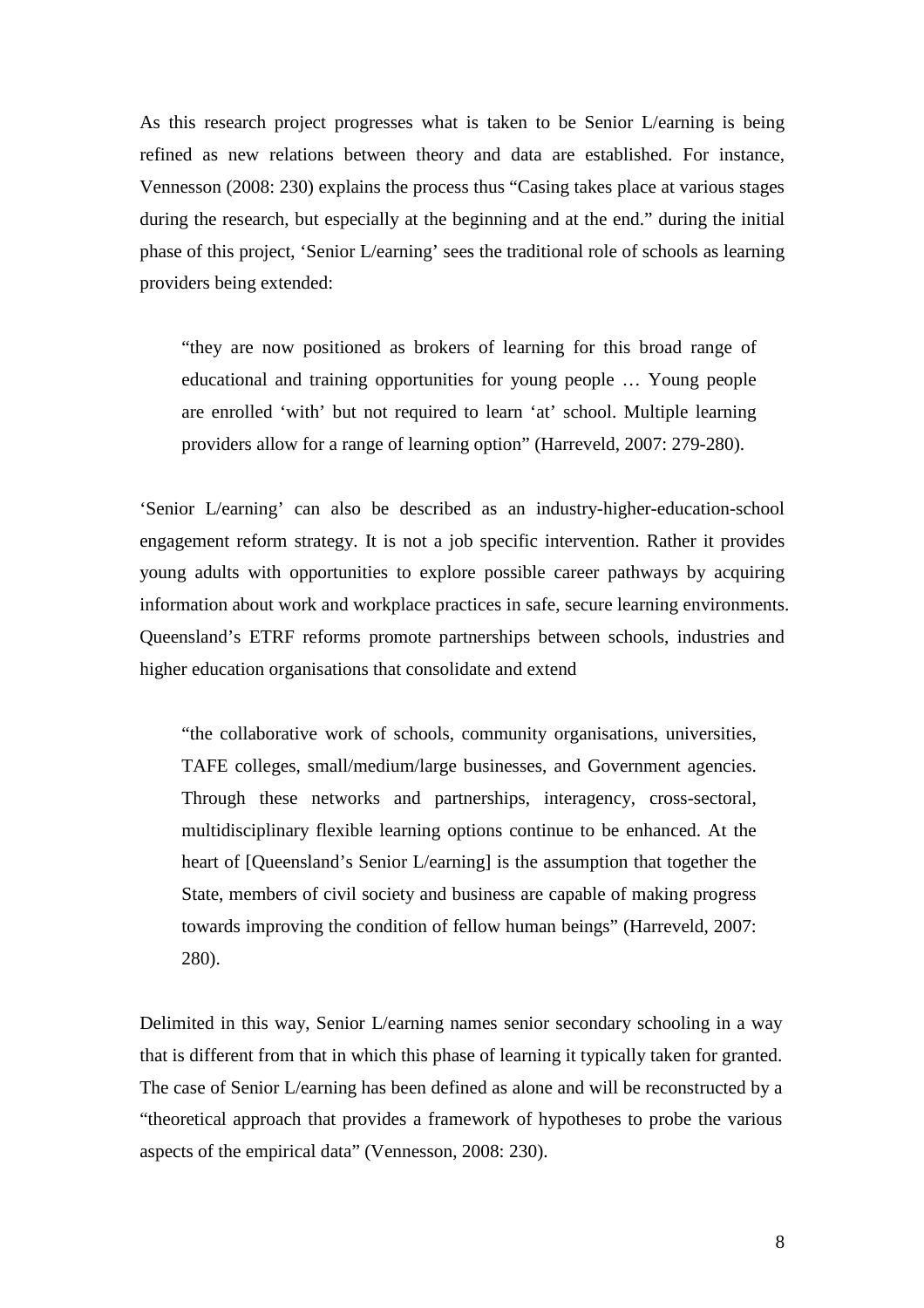Leadership is the key to success of Queensland's reform to the Senior Secondary phase of Learning. The concept of leadership will be abstract without looking at the capabilities of leaders. Queensland's top leadership develop a new leadership framework *Leadership Matters <sup>3</sup>* "to define the desired knowledge, skills and behaviours of State school principals" (DETA, 2006). It is used in the professional leadership development for principals of Education Queensland. It identifies five capabilities that are required for principals to possess to be a present-day leader in Queensland in the globalised world. This framework is also used to offer guidance in all leadership development activities.

"Five related leadership capabilities form the basis of *Leadership Matters*. They are aimed at principals and aspiring leaders. The Educational, Personal, Relational, Intellectual and Organisational leadership capabilities combine to form a shared understanding of outstanding leadership of Queensland state schools. Highly effective school leaders strive to achieve mastery in each capability area" (DETA, 2009).

As mentioned on the website of DETA,

 $\overline{a}$ 

"This new framework represents a synthesis of current research and literature as well as the views of Education Queensland principals of what it means to be a successful leader in Education Queensland schools" (DETA, 2009).

These five leadership capabilities are demonstrated in Figure 1.

 $3$  Leadership Matters was developed under the leadership of the Deputy Director-General, Education Queensland, Jenny Cranston after 12-month consultation phase.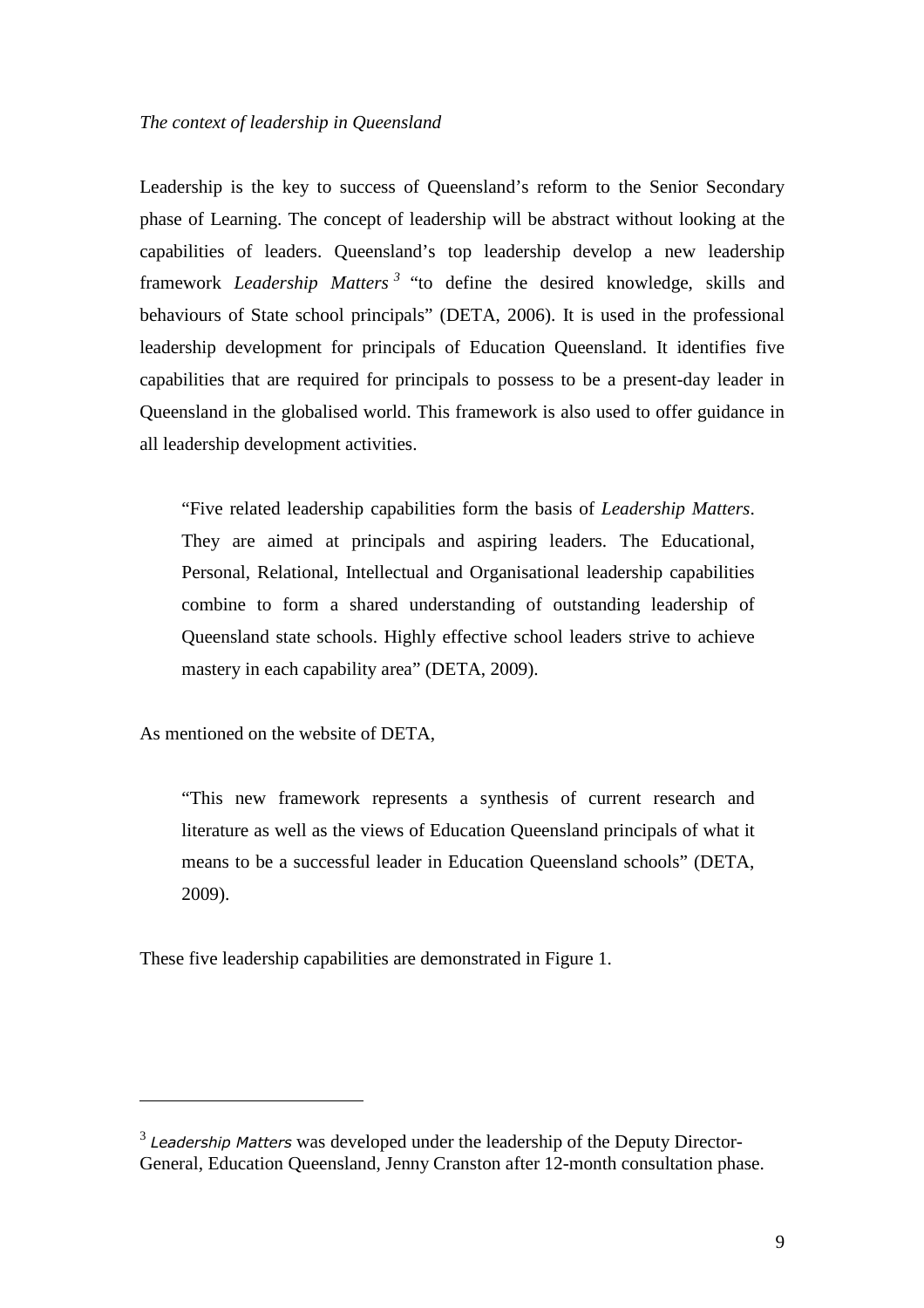# **Figure 1**

 **Leadership capabilities** 

|                     | <b>PEOPLE ORIENTATION</b> |
|---------------------|---------------------------|
| Personal            | Relational                |
|                     | <b>Educational</b>        |
| <b>Intellectual</b> | <b>Organisational</b>     |

**(Source: DETA, 2006)** 

The content of these five capabilities are summarised in Table 1

# **Table 1**

# **Leadership capabilities contents**

| Type of capabilities  | contents                                                                                                                                                                                                                                |  |
|-----------------------|-----------------------------------------------------------------------------------------------------------------------------------------------------------------------------------------------------------------------------------------|--|
| Educational           | capabilities<br>professional<br>Educational<br>encompass<br>knowledge<br>and                                                                                                                                                            |  |
| Leadership            | understanding of the art of teaching and learning to inspire commitment and<br>achieve quality outcomes for students. Principals seek to evoke a passion for<br>learning and believe that every child is important and every school day |  |
|                       |                                                                                                                                                                                                                                         |  |
|                       |                                                                                                                                                                                                                                         |  |
|                       | makes a difference to the achievement of outcomes.                                                                                                                                                                                      |  |
| Personal Leadership   | Personal capabilities are the inner strengths and qualities that underpin                                                                                                                                                               |  |
|                       | ethical and professional practice. Principals demonstrate integrity and                                                                                                                                                                 |  |
|                       | commitment to professional, moral, and ethical behaviour. They possess the                                                                                                                                                              |  |
|                       | courage to make difficult decisions; the ability to balance their personal and                                                                                                                                                          |  |
|                       | professional lives; and the capacity to model these capabilities to others.                                                                                                                                                             |  |
| Relational Leadership | Relational capabilities are the interpersonal skills required to develop and                                                                                                                                                            |  |
|                       | maintain quality relationships with a diverse range of people.                                                                                                                                                                          |  |
| Intellectual          | Intellectual capabilities require clever thinking, reasoned judgment and wise                                                                                                                                                           |  |
| Leadership            | decision making. Principals enact the mission of public education. They                                                                                                                                                                 |  |
|                       | seek to understand and to influence the strategic agenda; and to recognise                                                                                                                                                              |  |
|                       | emerging local, national and international trends.                                                                                                                                                                                      |  |
| Organisational        | Organisational capabilities support continuous school improvement through                                                                                                                                                               |  |
| Leadership            | effective management of human, financial and physical resources.                                                                                                                                                                        |  |
|                       | Principals build efficient and effective processes and structures to lead and                                                                                                                                                           |  |
|                       | manage high performing school communities.                                                                                                                                                                                              |  |

(Source: adapted from http://education.qld.gov.au/staff/development/docs/leadershipmatterspdf.pdf)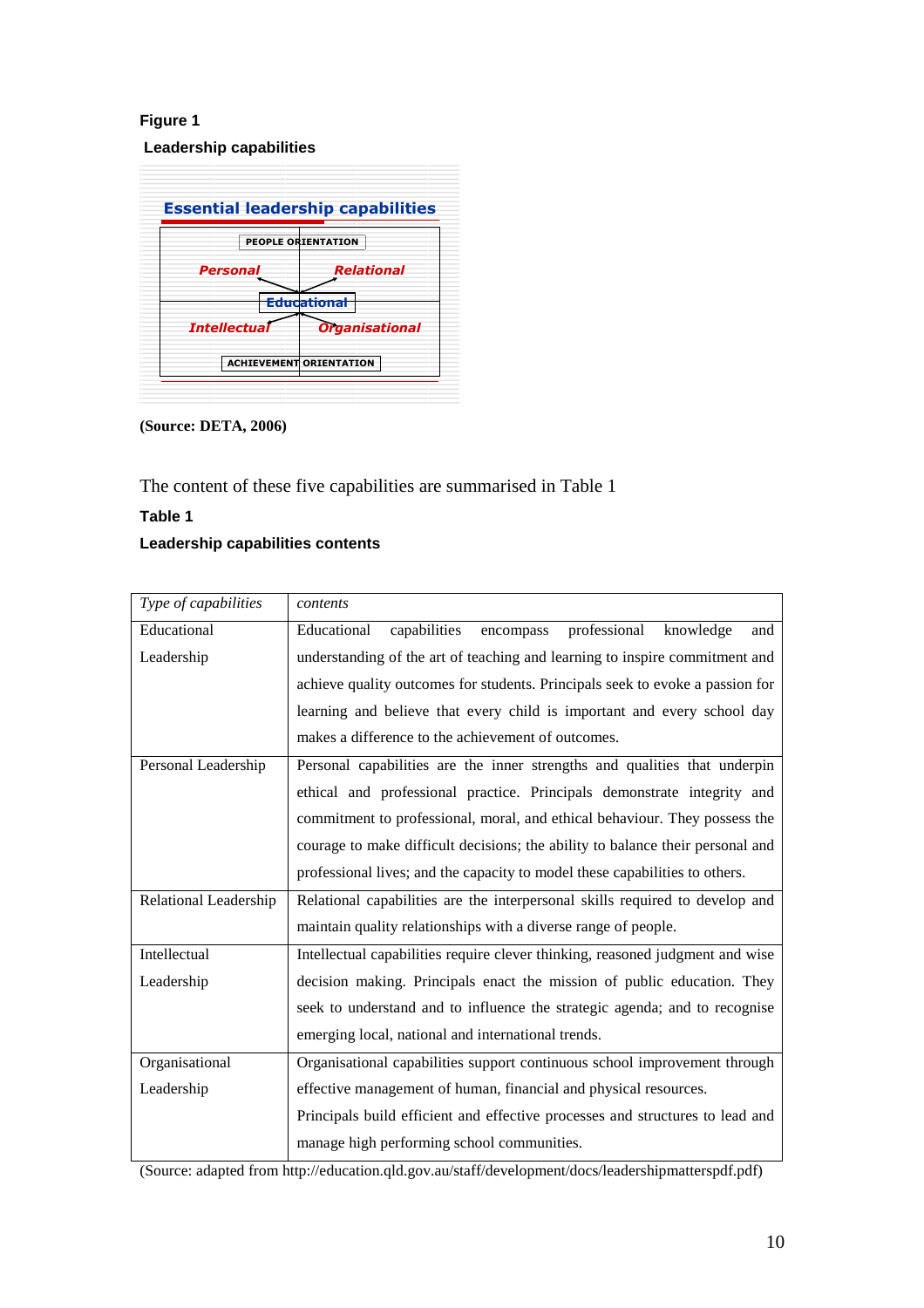Among the five abilities necessary for leaders, the educational leadership quality includes professional knowledge and understanding of teaching and learning. As an educational leader, this type of capabilities is the fundamental and core abilities. Personal leadership capabilities are the "inner strengths and qualities that underpin ethical and professional practice". The relationship capabilities are necessary for leaders to maintain quality interpersonal relationships with different kinds of people. Intellectual leadership capabilities are the good thinking and reasoning in making judgement and decision. This type of abilities actually decides the innovative potentials. Organisational capabilities decide the effective leadership in the organisation and influence the sustainability of the organisation. The categorising of leadership capabilities help develop leadership ability for leaders professional development. It also helps evaluation of leadership in educational reform.

# *Data collection*

Using qualitative research method, interviews are used for the collection of data. The data for this paper is based on interviews undertaken in Queensland under an Australian Research Council project entitled "Multi-level leadership for engaging young people through innovations in senior learning: Brokering socio-economically aligned learning and work". These interviews were conducted in Brisbane, Toowoomba, Rockhampton, Gladstone, Bundaberg, Maryborough and Redcliffe. 21 interviewees were recruited for the interviews.

Before the interviews, an Information Sheet and letter of invitation to interview was sent to each of prospective interviewee to contact the authors if they were interested. Consent form was signed by each of the interviewees before each interview began. The interviews were undertaken in January and February 2008. Interview places are familiar to the interviewees and are their daily routine working environment. Interviews were undertaken in their offices or in the office of one of the interviewees if there is more than one interviewee in one interview. Duration of each interview is around one hour to one hour and a half. These interviews are the first part of firstphase of the three year project (2007-2010).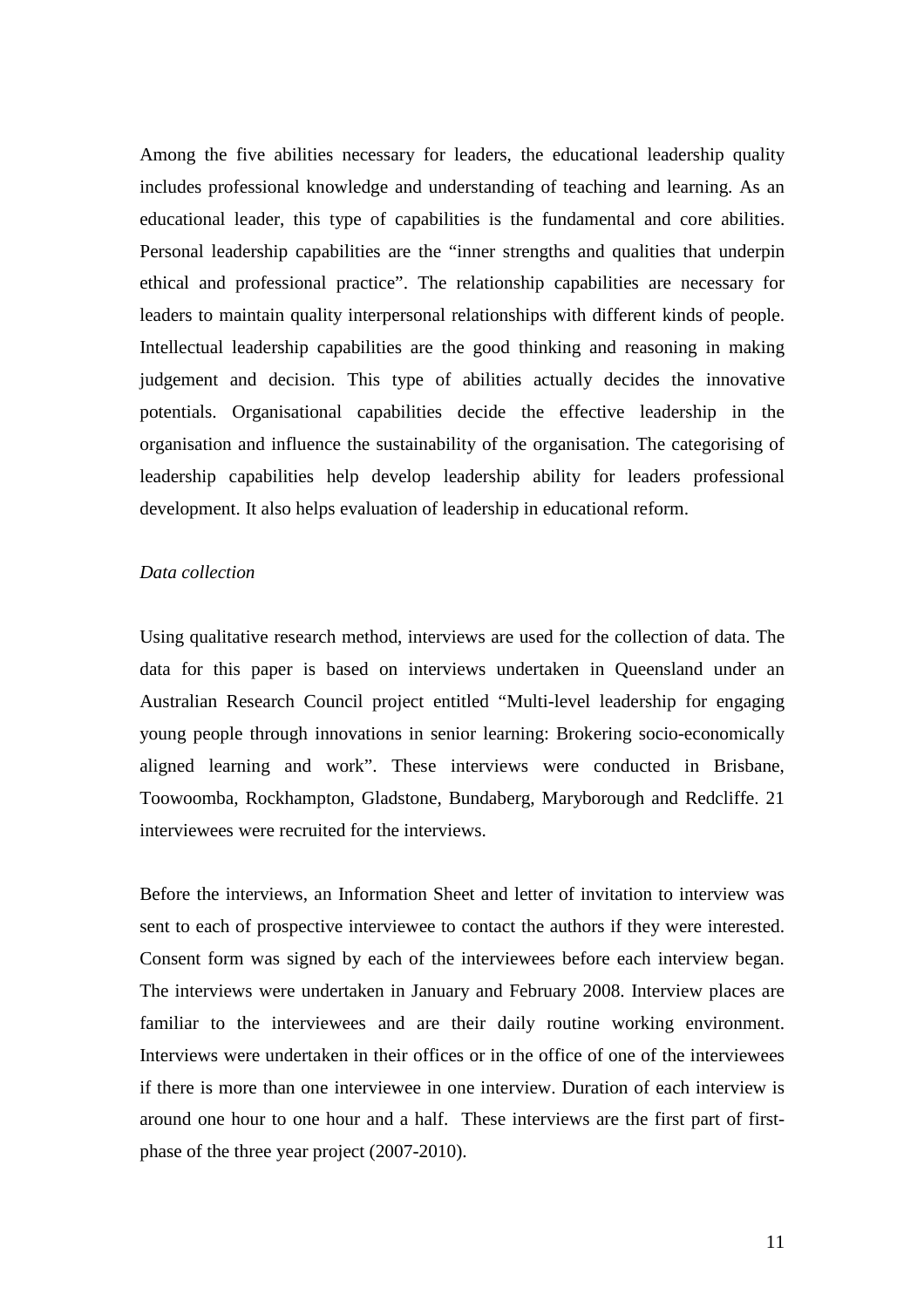The number of interviewees in each interview ranges from 1-3. There are two interviews participated by three (3) participants each. Three are 4 interviews participated by two (2) participants each. There are 7 interviews participated by only one participant each. The 21 interviewees are all leaders from different levels of educational leadership across the above-mentioned seven areas in the reform of Queensland's ETRF to the Senior phase of L/earning, especially in the VET in School (VETiS) programmes. Figure 2 displays composition of 21 interviewees showing the multi-tier leadership in engaging young people in senior learning. The recruitment of these interviewees and their composition correspond to the aim and objectives of the project.

# **Figure 2**

#### **Multi-level, cross-sectoral interviewees**



At the beginning of each interview, researchers of the project introduced briefly the intention of the interview although it is clear in the Information Sheet and Invitation Letter the purpose and content of the interview. The interviews were audio-recorded and later transcribed. Appendix 1 provides a list of the questions that were asked during the interviews. Each interview lasted around one hour to one hour and a half. The interviews were transcribed within four months after the interviews.

## *Data analysis*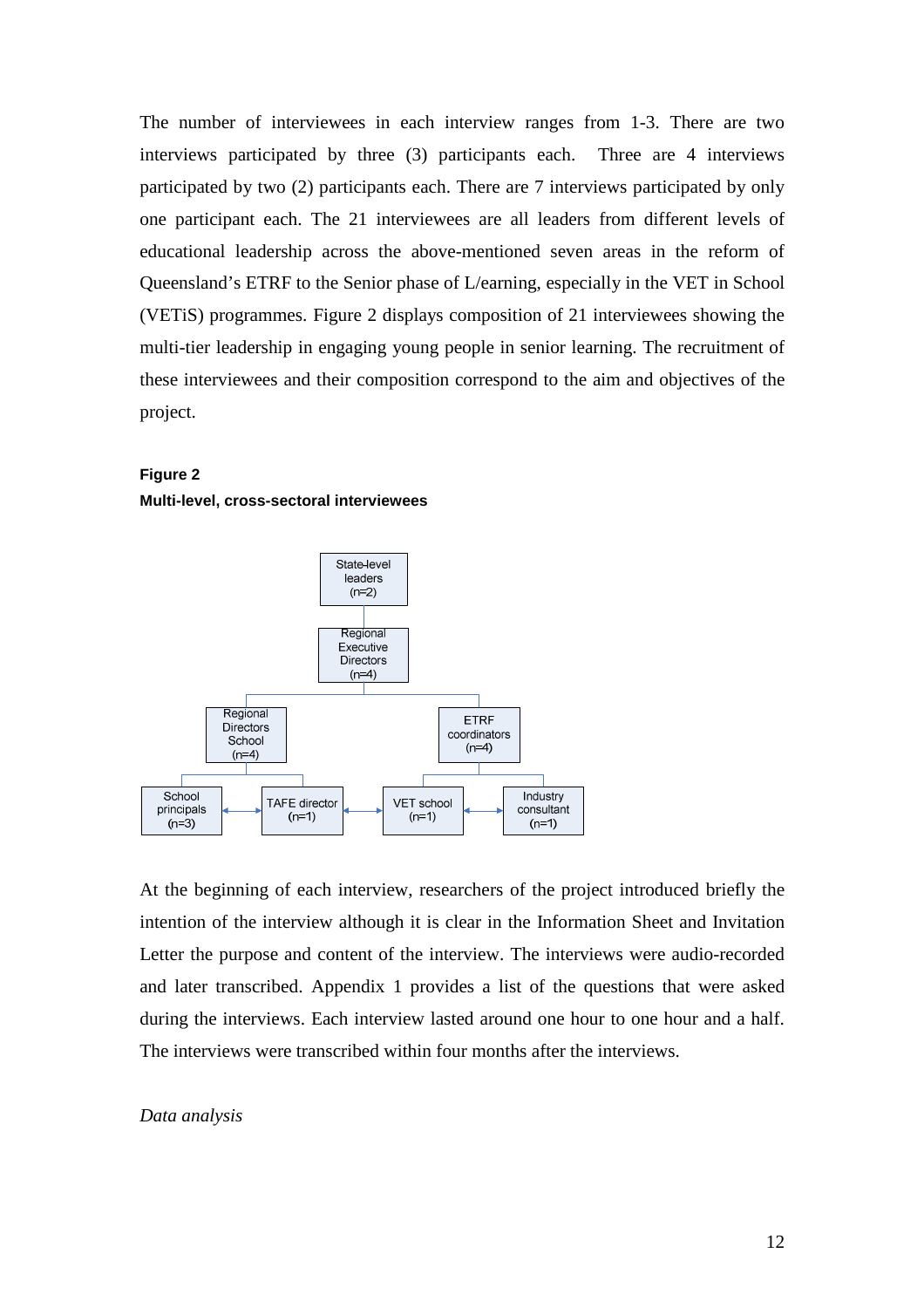The interviews were analysed using NVivo. The researchers first read through all of the interviews and identified the key words as the free nodes. Seven hundred and sixty-three key words/phrases (763) were established. Then these free nodes were categorised into tree nodes according to their relationships. For the purpose of this paper we focus on Government investment relating to four initiatives: Aviation High School, the Australian Technical College, the College of Wine Tourism and rural ventures in VETiS. From the 763 key words we put related free nodes into four tree nodes, with regard to government funding and support. Table 2 lists the key words related to the four areas.

| Areas                   | Key words                                                                     |  |
|-------------------------|-------------------------------------------------------------------------------|--|
| Aviation                | Aerospace; Aviation Australia; Aviation High; Aviation High School;           |  |
|                         | Boeing; Brisbane Airport Corporation                                          |  |
| Technical<br>Australian | ATC; Australian Technical College; technical colleges                         |  |
| College                 |                                                                               |  |
| Wine tourism            | hub and spoke; hub and spoke model; hub schools; hospitality; Queensland      |  |
|                         | College of Wine Tourism; Queensland Wine College Tourism; Queensland          |  |
|                         | Wine Industry Association; tourism; tourist; wine industry; wine tourism      |  |
| Rural area              | Rural; Dingo Diggers; Livestock Identification; Mineral & Energies; Oakey     |  |
|                         | Transport; Queensland Energy and Minerals Academy; rural community;           |  |
|                         | rural education                                                               |  |
| Academies               | Creative Industry; gifted and talented; gifted and talented strategy; gifted  |  |
|                         | kids; international baccalaureate;                                            |  |
| Other areas             | Health industry; health science; Health Futures; hub and school model; hub    |  |
|                         | school; mine; mineral; Minerals & Energies; mining; plumber; plumbing;        |  |
|                         | QMEA; virtual college                                                         |  |
| Funding and resources   | Budget; Commonwealth money; dollar, donate, equipment; federal money;         |  |
|                         | federally funded; funding; equity; fee; investment; money; staffing; subsidy; |  |

# **Table 2 List of free nodes related to four areas**

The researchers read all tree nodes one by one and noted the information relating to funding and resources for the areas of aviation, wine tourism, ATC and rural areas.

*"Radical hope" as a conceptual framework for rethinking educational leadership*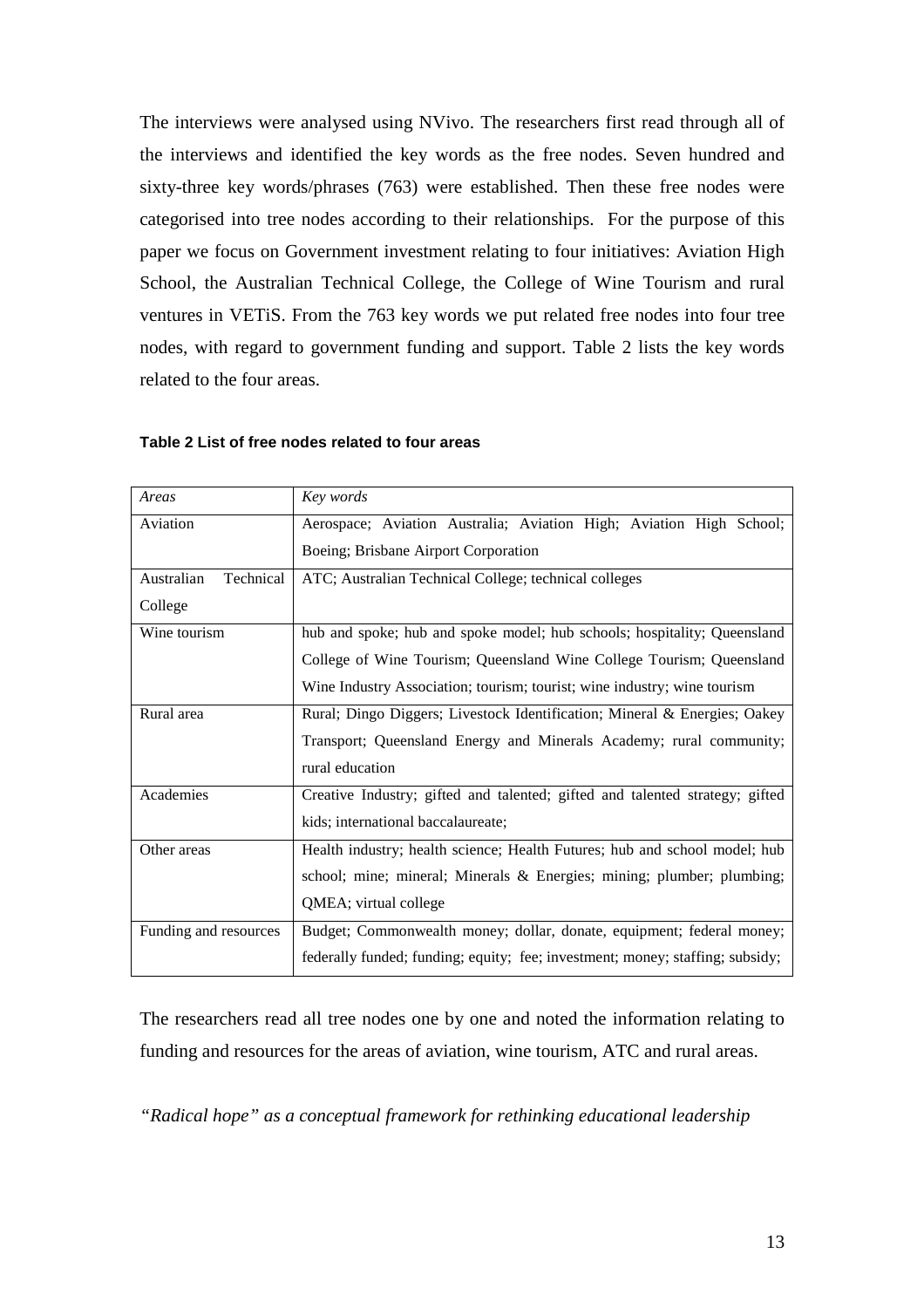Through his study of "radical hope", the Jonathan Lear (2006) presents new insights into leadership, manifested in the story of Plenty Coups<sup>4</sup>. Two hundred years ago the Crow lived a relatively nomadic life. They hunted beaver and buffalo, which they later traded with the French who colonised parts of this continent. Gradually, more white men (and women) came to occupy their land. Their land for hunting and living decreased, being reduced from 33 million acres in 1851, to 8 million acres in 1867, then to 2 million in 1882. Finally, the remaining Crow were moved into a reservation during the period of 1882-1884. The Crow population decreased from 2,461 in 1887 to one-third of that number in the 1890s. This decrease in population was caused by the imported diseases they were not prepared for, and a fixed life quite different from their nomadic one. The young Crow people did not know what to do on the reservation. There was no beaver and buffalo for hunting and intertribal war was prohibited. Both were the core of the Crow's traditional life. These became impossible. Their traditional way of life was gone. Their culture as once it had been was becoming a memory. That culture was disappearing. What should a leader of the Crow do in the face this cultural devastation; this loss of a way of life?

An important quality of Plenty Coup's leadership was hope. Lear's (2006: 95) concept of radical hope finds expression in a leader who can "witness the death of traditional way of life and commit himself to a good that transcends these finite ethical forms." Radical hope is "a peculiar form of hopefulness. It is basically the hope for *revival*: for coming back to life in a form that is not yet intelligible" (Lear, 2006: 95). This hope is radical because it arises:

"at one of the limits of human existence … What makes this hope radical is that it is directed toward a future goodness that transcends the current ability to understand what it is. Radical hope anticipates a good for which those who have the hope as yet lack the appropriate concepts with which to understand it" (Lear, 2006: 103).

Plenty Coup's leadership was characterised by the following features of radical hope: courage; the ability of listening to others; insight; change; risk-taking; endurance and

 $\overline{a}$ 

<sup>&</sup>lt;sup>4</sup> Plenty Coup: the last great Chief of the Crow Nation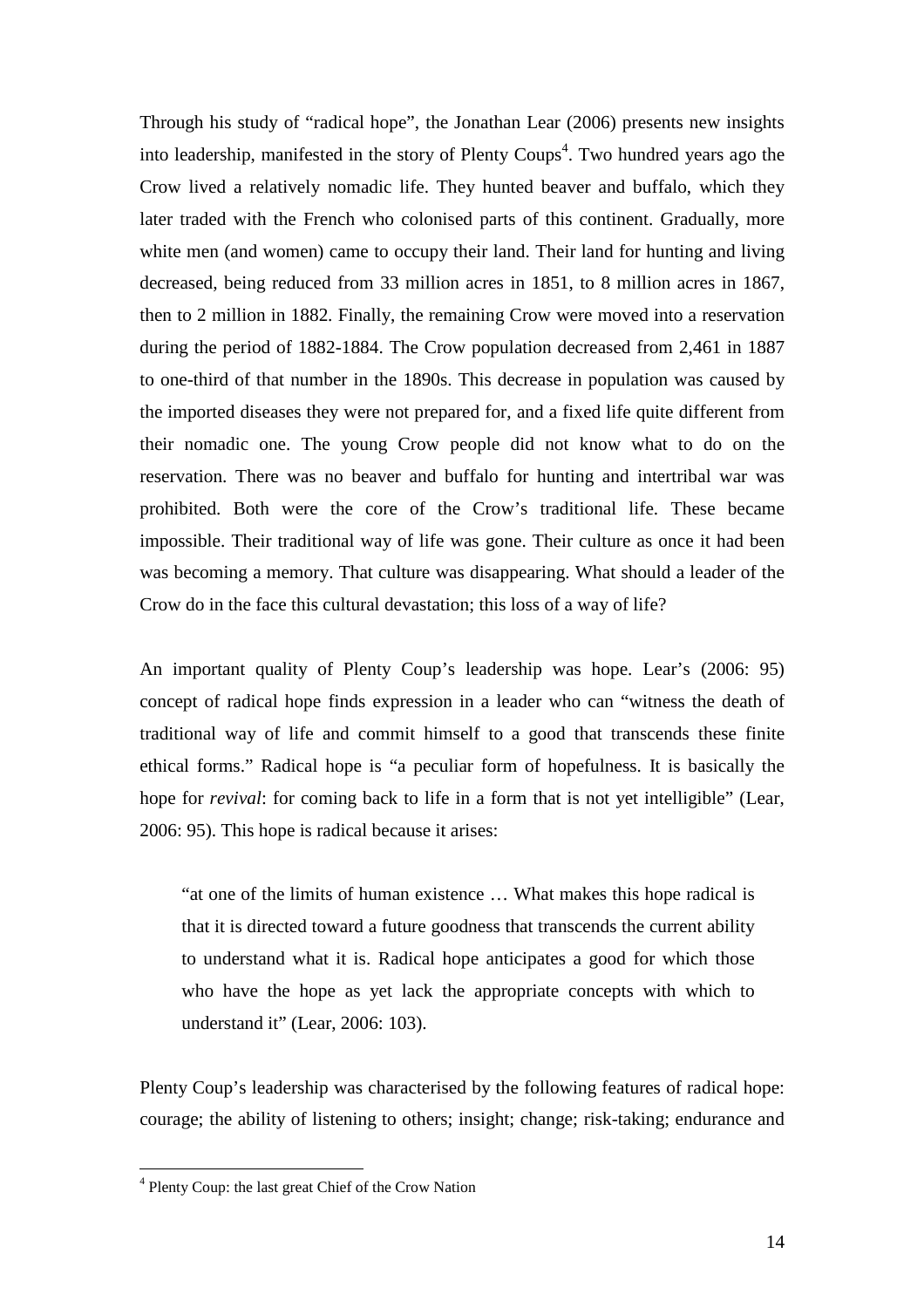creativity. He reworked the Crow's traditions for the new era; but did not totally forget them, taking what ever opportunity to train the children in warrior virtues. Lear's (2006) conceptual categories are derived from his analysis of Plenty Coup's leadership qualities. For instance, courage is especially important, being "a state of character that is manifested in a committed form of living [that is] the ability to live well with the risks that inevitably attend human existence" (Lear, 2006: 65, 123). Using Lear's (2006) concept of hope to analyse leadership is not as exceptional or provocative as might be first thought. Figure 3 shows the connections that were made between these conceptual tools which provide a point of departure for the theoretical journey undertaken in this ARC research project.



**Figure 3 Conceptualising leadership, hope and VETiS** 

#### **5. Findings and Discussion**

In response to Queensland's Senior L/earning reform VETiS now takes place in State high schools, Catholic schools, independent schools and colleges, and involves cooperation with industry partners. The work of leaders seeking to secure the sustainability of VETiS varies from one institution to another, in part because of funding arrangements. The analysis of interview data shows that some institutions are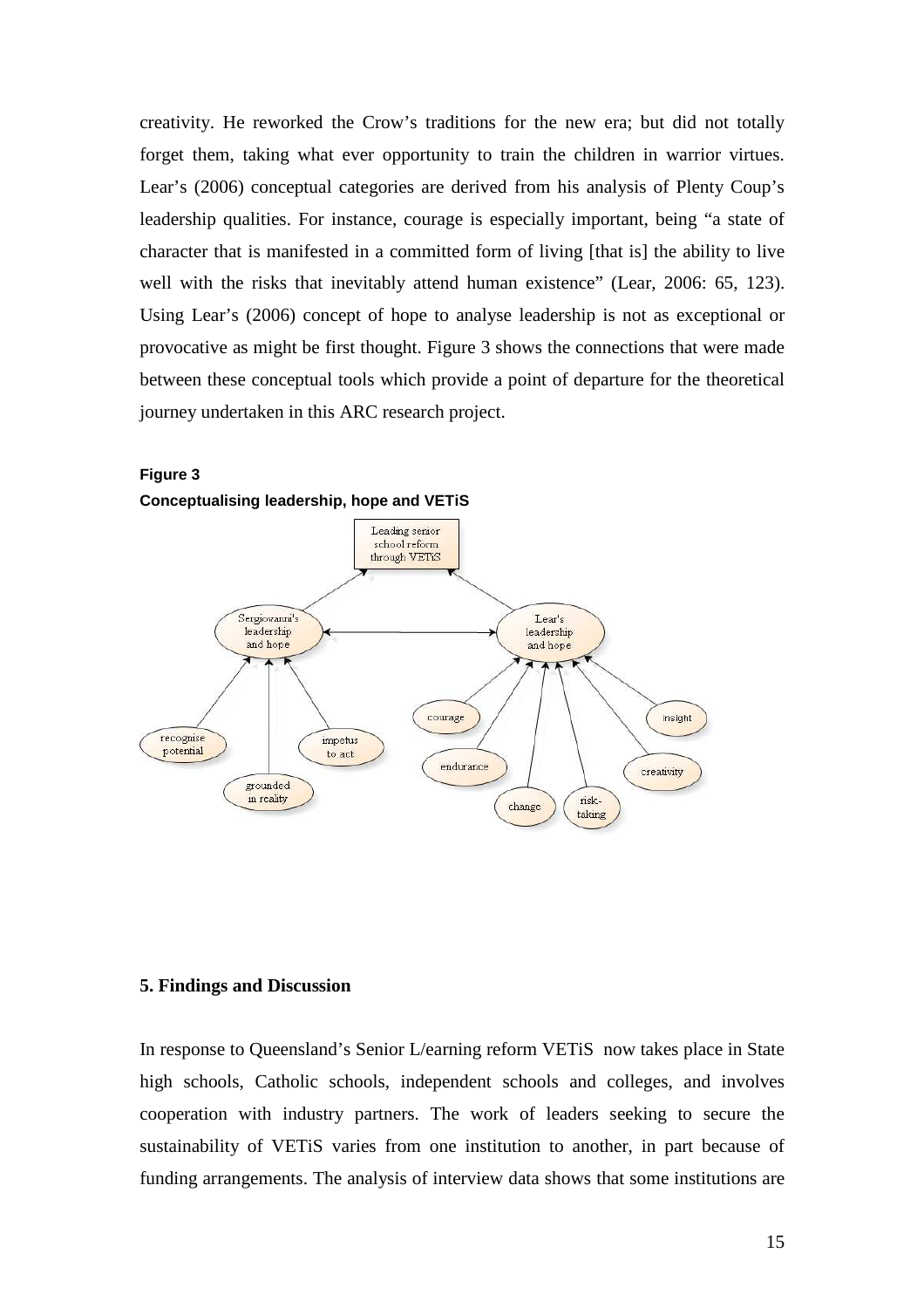more favourably funded or otherwise supported by Governments or industries than others. The preliminary data analysis presented here focuses analyse on the funding of innovations in aviation, wine tourism, technical colleges and rural industries.

#### *Aviation industry schooling*

Initiatives in aviation VETiS have been driven by collaboration between Government and industry partners who have invested a huge amount of money in it, including providing scholarships for students:

we had the Department, the training organisation, Boeing was the key industry player and they brought along four significant industry partners – Australian Air Services, Smith's Aerospace, Australian Aerospace, and the Brisbane Airport Port. These were five the corporate partners for the Aerospace project. … now we have Qantas, Virgin, and others. … we've created Aviation High School. … an industry based high school aligned to a very broad definition of what the industry is, curriculum developed in context. …. Now we've got Qantas and Virgin handing out amazing scholarships to kids as they graduate, university scholarships, straight flight scholarships, further studies scholarships and all sorts of things out of that model. … Boeing committed over \$600,000 when we kicked off, and are now the greatest advocate and they've taken the model world wide. … They will match our dollars ... over time they will probably go two to one on the investment we put into it (Kerri Tarne).

This 'hub and spoke' cluster of aviation industry schools received substantial industry donations, more scholarships and Parliament House as a venue for its awards ceremony:

we presented the first Virgin Blue scholarships to students at the awards night last year … Aerospace Australia have donated a flight simulator. … ABH Australia is putting on the table, places for 24 traineeships for aircraft engineers….. It's why Parliament House each year to have the aviation awards where Smith Engineering, Air Services Australia, Aviation Australia,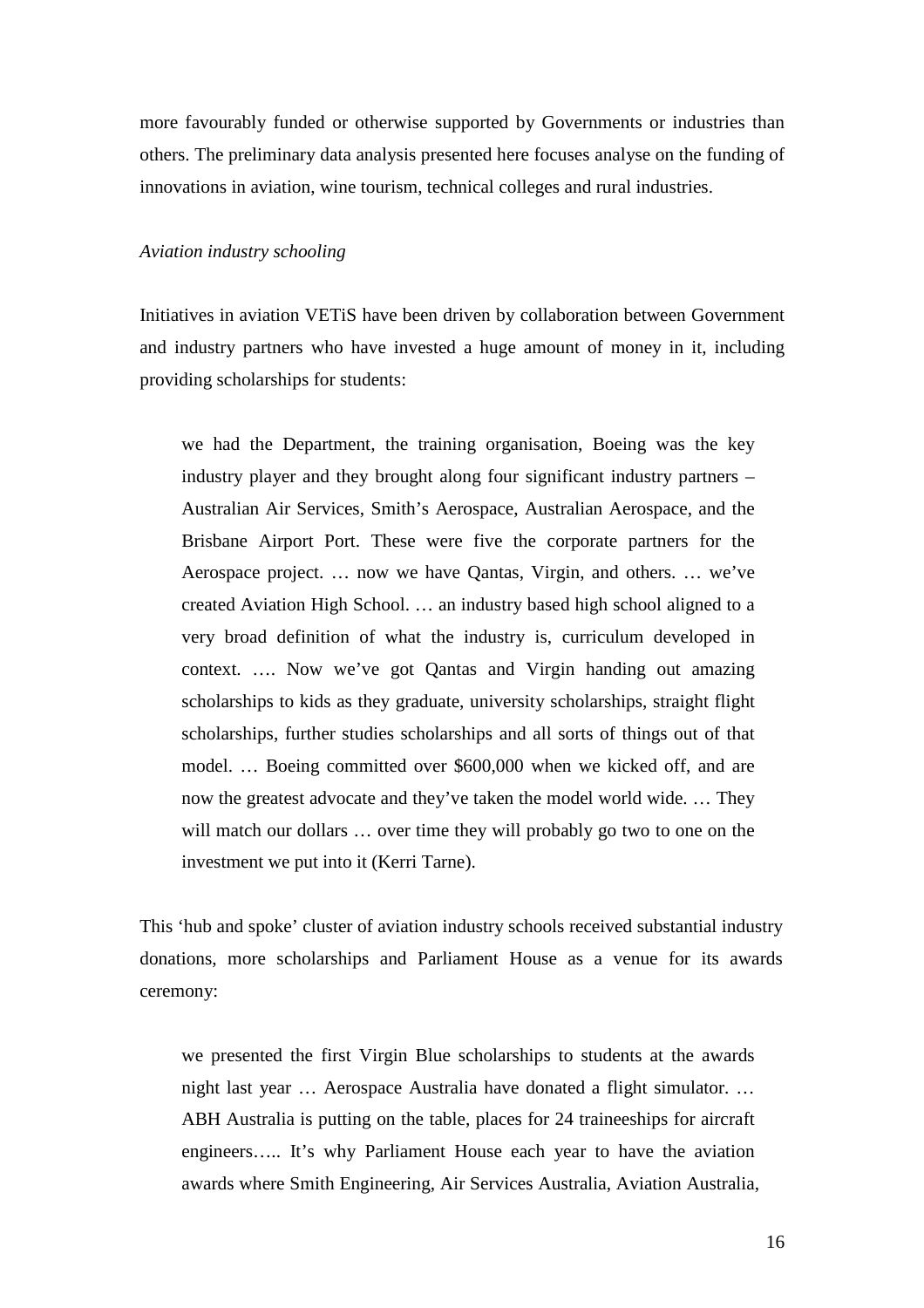Qantas, Virgin and others put scholarships on the table for kids doing engineering. QUT and UQ have both bought into it as well (Rom Tobert).

# *Australian Technical Colleges*

The Australian Technical Colleges were a Federal (Howard) Government initiative in reforming Australia's Senior Secondary Schooling, specialising in vocational education and training in school (VETiS). That the ATCs do not get their fund from the State but from the Commonwealth but only for three year poses its own challenges for education and training leaders, especially if they want to maintain their independent school status. The ATC is

federally funded … they're all school students …. Grade 11, Grade 12. It is a dream for anyone who wanted to … match up your curriculum with your teachers, your human resource element, your pedagogy and your resources …. They started fresh … they had the millions of dollars to build a facility, hire the staff and develop the curriculum, all for the group of students who had trades as a priority (Kanda Samen).

In addition to industry placements, the ATC is resourced to do much on site:

they have the most wonderful kitchen, they have automotive, they have engineering, they have construction that's just like building a real house. There's just millions of dollars put into that place (Kanda Samen).

Because the ATC is funded by the Federal Government for a short time, its leaders have had to pursue other sources of finding:

When we are out of the funding contract then maybe what we can do is start looking at how we can service that [other areas]. … so we provide the apprenticeship; we are a registered Supervisor Registered Training Organisation (SRTO), and we have won a contract with the State Government for that which is worth about 2.2 million dollars … (Rosie Han)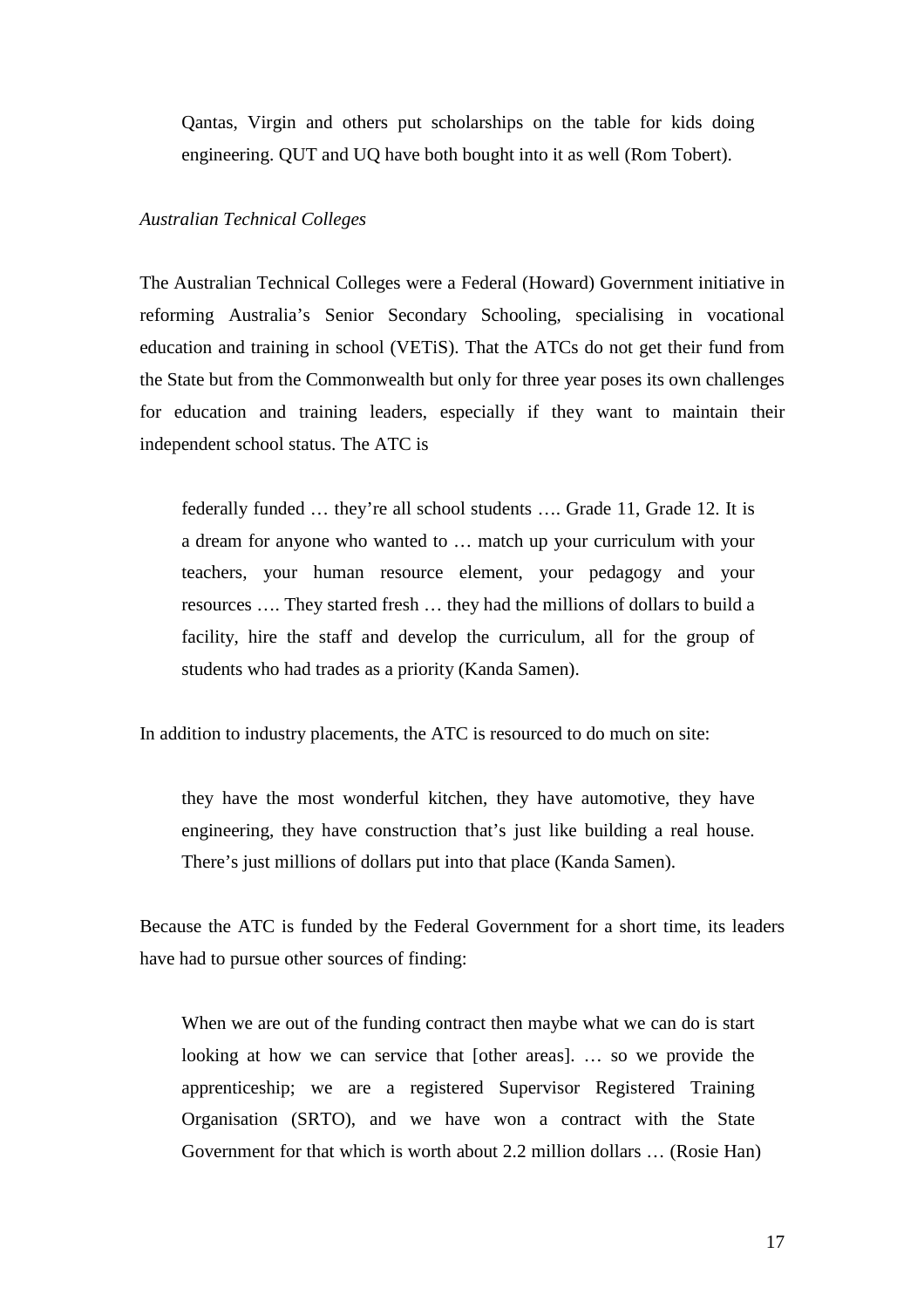The ATC also gets Queensland Government funding for the early completion students undertaking apprenticeships:

Anybody [i. e. student] that early completes gets \$1000. … The Queensland Government has dished our about 2 million dollars for about 2000 apprentices who have early completed. So we anticipate that if that [funding scheme] continues some of our students will complete early as well. So it's a really great thing. We are the only College in Queensland which can offers completions but we had to put a business case first … they came out here looked at all our facilities and our training. ... They had their Queensland meeting here around this table, very frightening, and endorsed it. We are the only college/school in Queensland that I know of that has been endorsed for this (Rosie Han).

# *Wine tourism*

In Queensland, wine tourism VETiS is undertaken through cooperation among high schools, TAFE and university:

We got together a few years ago and really said ... the principle behind it was establishing an educational precinct. That was the schooling sector, the TAFE sector, and hopefully in time the university sector and private providers, Queensland open learning, all playing a part. So that's where we've been going and of course it always made sense to link it with the wine industry. [However] the wine industry in Queensland was still very family oriented and family run and so forth (Joh Liche).

Queensland's wine tourism 'hub and spoke' schools involve partnerships among Education Queensland, the University of South Queensland and TAFE, along with funds from the Federal Government:

we sold our Applethorpe Campus, moved resources, and built facilities as part of a College of Wine Tourism … we're delivering Cert II & III in wine tourism, hospitality, business .... the Vice Chancellor [took] the opportunity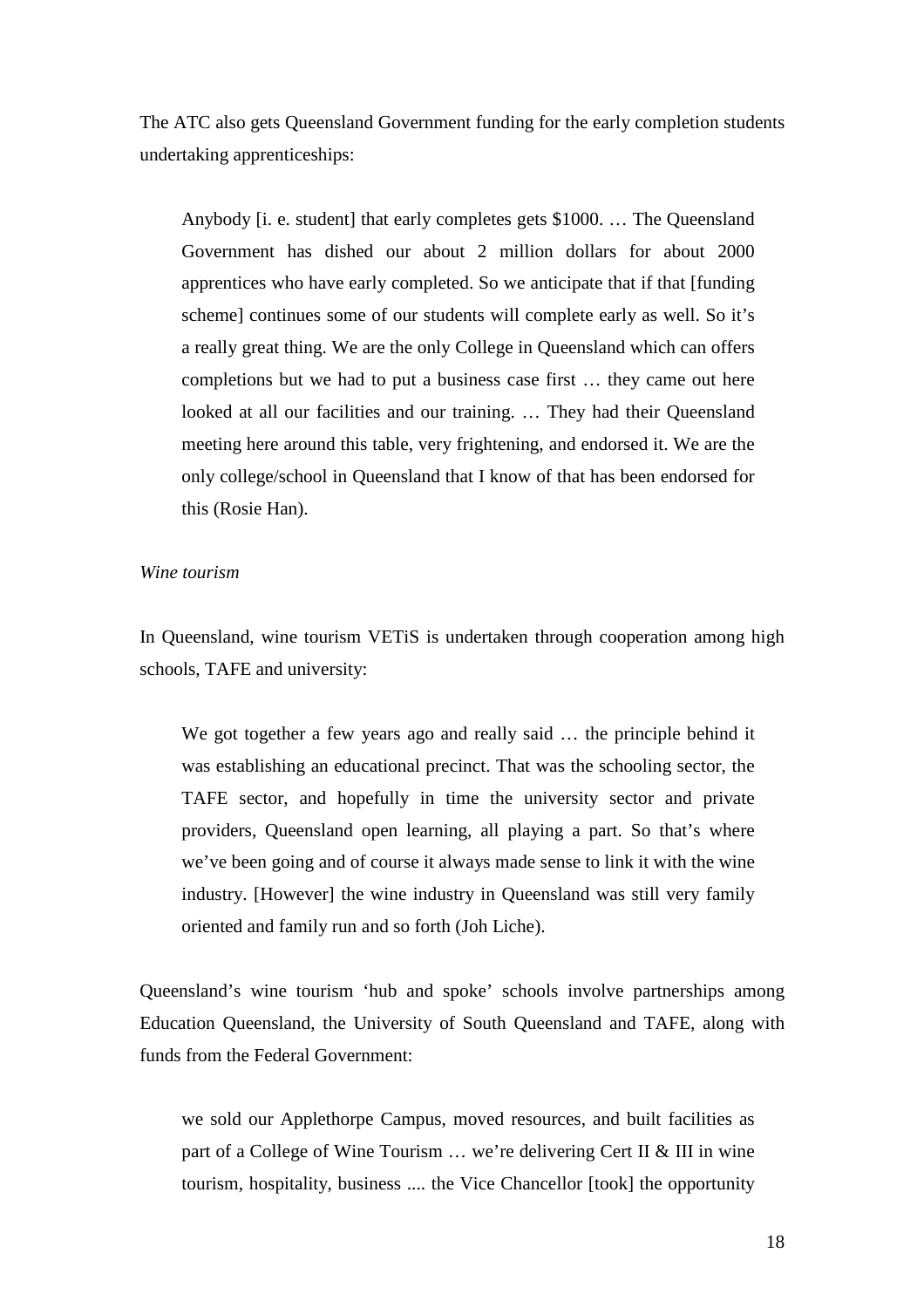to get involved … he's developed in his faculty of business and science a wine science/wine business program. .... He got very substantial grants from the Commonwealth Government to build laboratories [at Stanthorpe]. … The money came directly from the Commonwealth through USQ to build facilities and resources there. The College of Wine Tourism was developed under the Education Department's Schools Skills program. So money came from the Commonwealth through the Education Department for the building of skills centres … So that partnership became an EQ/USQ/TAFE joint project. [The] principal of the high school became the director of the Wine Tourism College and is employed fifty percent by USQ and fifty percent by EQ. … The land belongs to EQ. The buildings are jointly funded and owned almost all through Commonwealth money by EQ, USQ and TAFE (Joh Liche).

The leaders working for the successful establishment of the wine tourism industry schools/college had considerable financial and in-kind support:

the success that you've got around the Wine College Tourism you got SQIT now is based down there as well and threw the dollars on the table, reluctantly for a while … and USQ which is major…and in fact the VC there is passionately and personally involved in it as well. So they're the things required for success. That's what Kerri Tarne sets up - a very high strategic level intervention and then minions like myself to pick it up and ensure that the processes are sustainable (Luke Mig).

Wine tourism hub and spoke schools/college has attracted much funding from the Federal Government and its four local partners:

Queensland College of Wine Tourism – on the campus of Stanthorpe State High school, built on a part of the campus its actually over the road, but it was where the school did the winery work, where they did their vineyard and their stone fruit crop. We put in for Federal money around a skill centre … what we initially got was \$400 thousand dollars to put a tin shed in the street. ... What we now have is a  $7 \frac{1}{2}$  million dollar college built, and it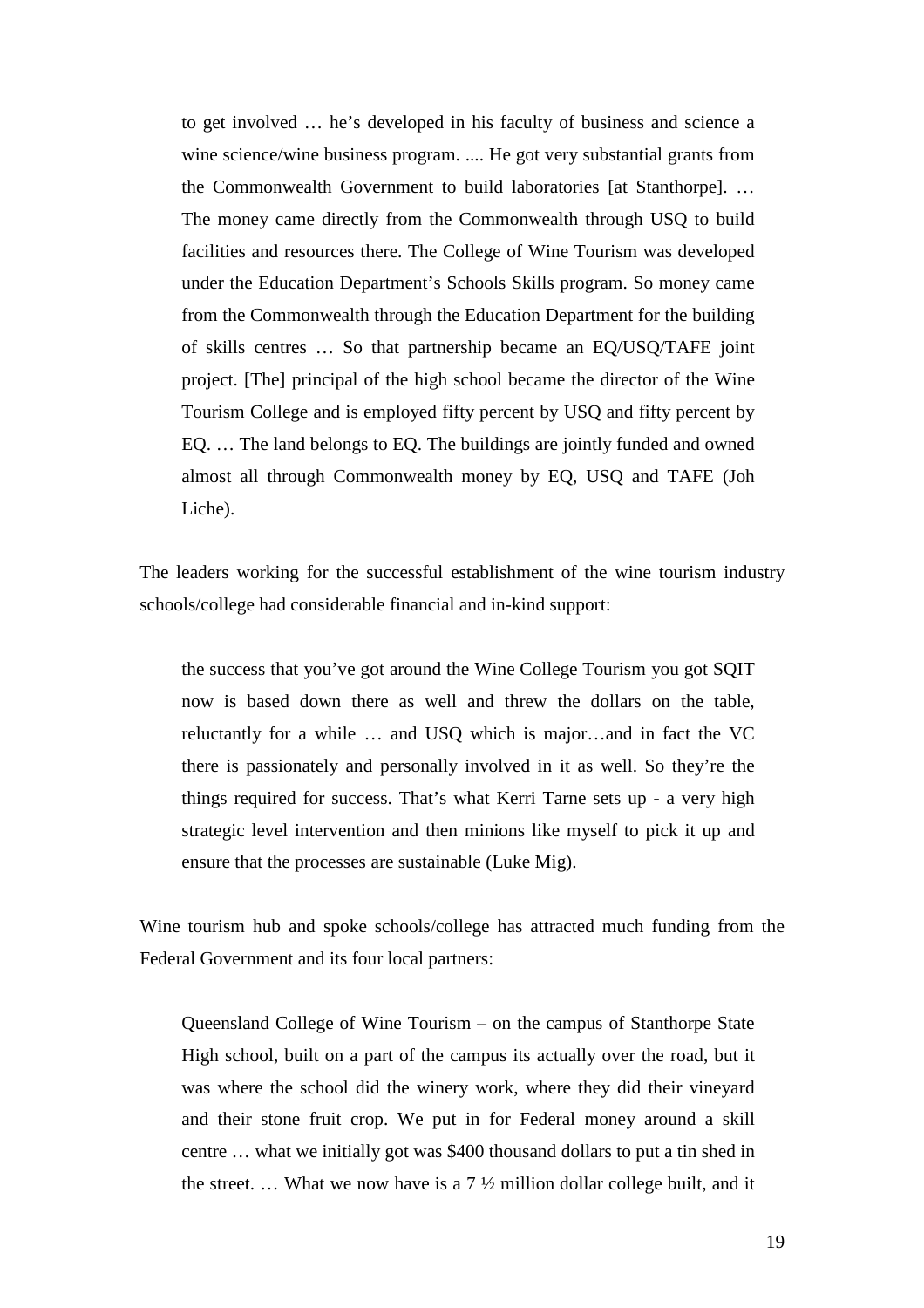is a true partnership of several groups. It is a partnership of Education Queensland and schooling, it is partnership of the Southern Queensland Institute of TAFE, and it's a partnership of the University of Southern Queensland, and QWIA, the industry body, Queensland Wine Industry Association. … [This enables] provision to school students, to TAFE students, university students and to industry makers who are all in a form of education and training (Kerri Tarne).

The industry partners made a donation of grapes for making wine:

The wine industry, all small cottage industries, no money in it at all in Queensland. I said how are we going to do this. What they did was to donate a twenty tonne crush that gave us around 20,000 bottles of wine. They donated that for one season. … So we marketed it as the Queensland College of Wine Tourism Foundation Series, and that became the base for the operation of the college. That brought us about half a million dollars to set up the operation of the college (Kerri Tarne).

# *Minerals and energy industry*

The Queensland Energy and Minerals Academy (QEMA) is virtual. It was never about … building bricks and mortar. … It was a partnership between us and the Queensland Resources Council. … It has both a training arm and a university arm built into it. Each of the projects work on a hub and spoke school model. … A State High school is the hub, and we have six or more schools … tagged as gateway schools. They have an official brand which is Gateway To – (whatever industry). They are allowed to use the Department logo and industry partners' logos. … The Gateway Schools are state but also include private, Catholic and independent schools. … In QMEA there are eighteen gateway schools, three hubs, and we have a hub to support about six schools. … we advertise [for gateway schools], we put conditions on [their entry]. … one of the requirements is that they had to come with an industry partner. … we talk to them if we think its strong enough to be an industry partner enough to take them into the fold. … We also have industry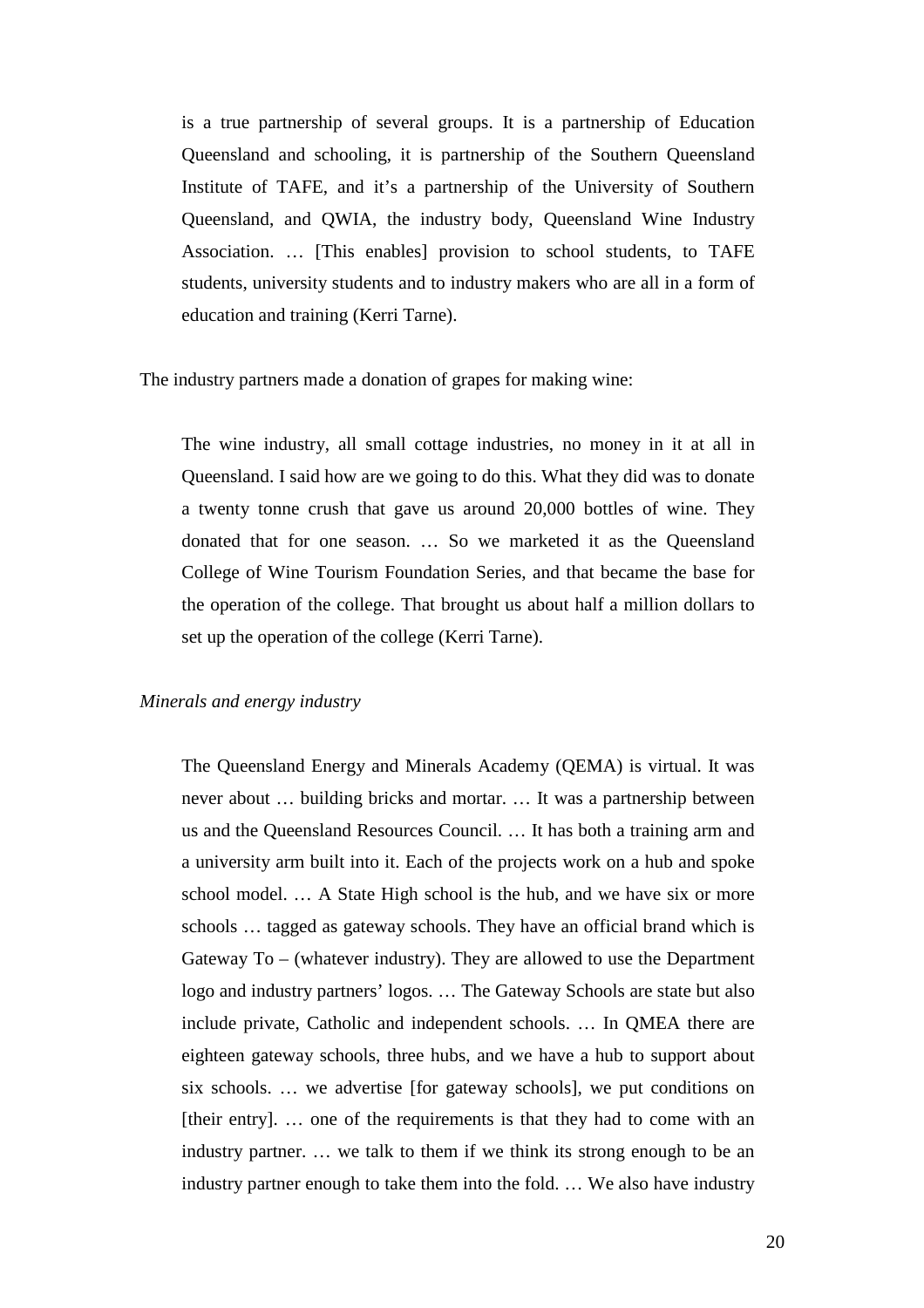putting amazing amounts of money into the development of all of these models. The Queensland Resources Council and the twenty industries that sit on their QRC education board have committed over ¾ million dollars in the last two years, two and a half years, QMEA (Kerri Tarne).

The QMEA is a joint venture between the Queensland Resources Council and the Queensland State Government, and gets much financial, material and in-kind support from both Government and industry sources:

"We had a champion of our cause in the training master … basically we are taking over their training facilities. … the sustainability is built around the industry partnership model. … The skill centre runs on industry funding … they give us \$10,000 for example we'll do a certain amount of work for them so the young person will have to go in to the team leader for that job. 15, 16, 17 years olds come in the manager shake his hand … talk about the costings … all the materials are supplied to us we don't have to go out and buy them. … the machine's that they are using are huge. One woodworking machine costs three quarter's of a million dollars, we're not going to get that in schools, no way. … the industry support's great, whenever they are decommissioning a machine they will ring up and say, "Do you want?" So we've got all these woodworking machines which we never planned to have there, then we'll get have a punnet of welding rods will turn up (Kins Rorer).

The interview data suggest that VETiS in aviation sector has gained substantial funding and support from Governments and industry partners, offering its leaders increased possibilities for the sustainability of the reforms to Queensland's Senior L/earning. In contrast, it would seem from the interviews that VETiS for rural industries gets less financial support from either Governments or industries. This could affect the capability of education and training leaders in these sites in sustaining VETiS (see Figure 4).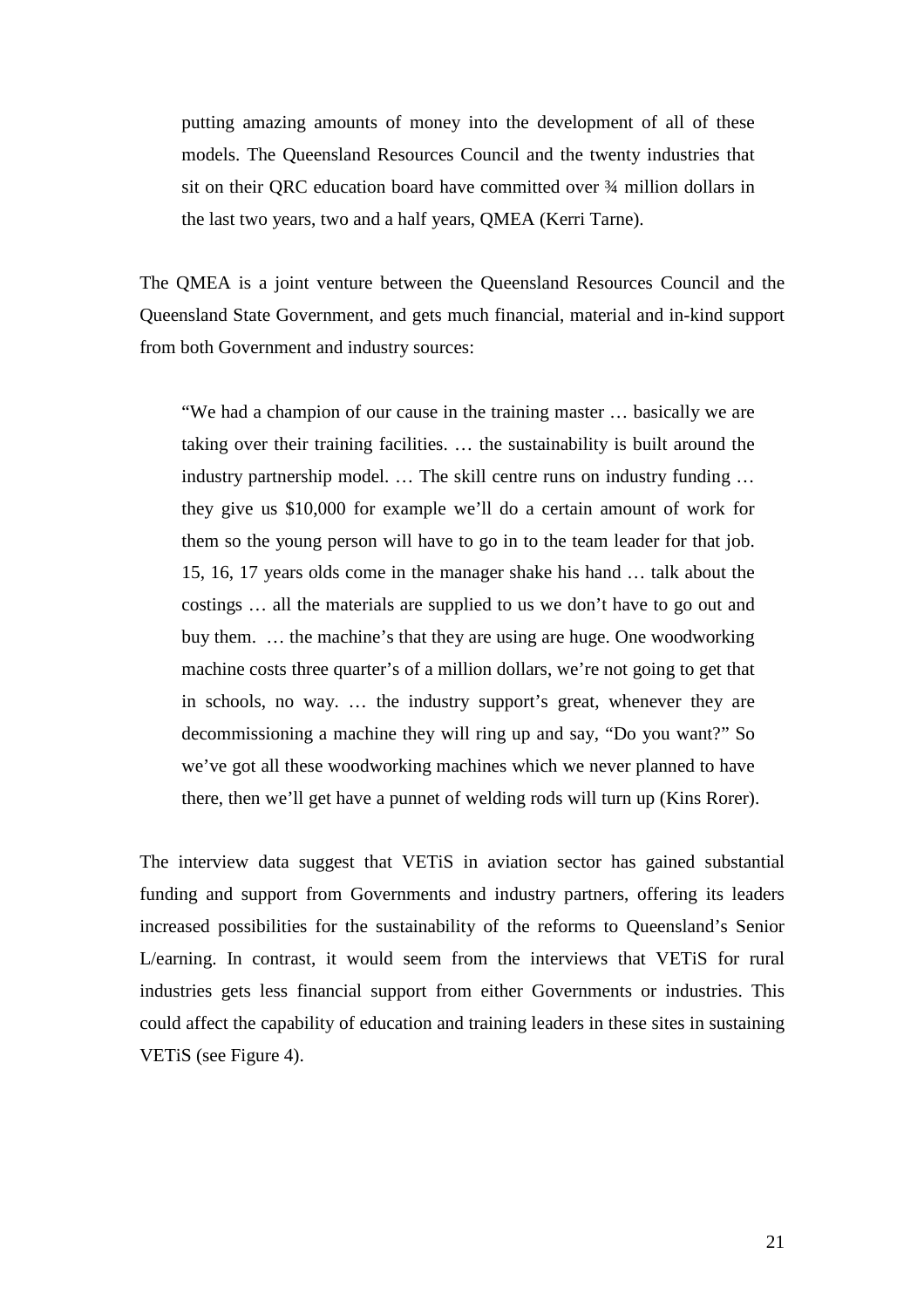# **Figure 4 Hopeful leaders and wishful leaders**

| <b>Wishful Leaders</b>                             | <b>Hopeful Leaders</b>                                      |
|----------------------------------------------------|-------------------------------------------------------------|
|                                                    | ↓                                                           |
| passive, reactive                                  | proactive                                                   |
|                                                    | $\downarrow$                                                |
| I wish has the money to I hope that what I do will |                                                             |
| sustain these reforms.                             | the<br>secure<br>resources                                  |
|                                                    | needed to sustain these                                     |
|                                                    | reforms                                                     |
|                                                    |                                                             |
|                                                    | Assuming something helpful Using ideas and networks to      |
| will happen                                        | make things happen                                          |
|                                                    |                                                             |
| No ways forward                                    | Explore multiple pathways                                   |
|                                                    |                                                             |
| No action                                          | Action                                                      |
|                                                    |                                                             |
|                                                    | Waiting for change to take Making changes that are possible |
| place                                              | within or against the existing                              |
|                                                    | financial constraints                                       |

(Source: adapted from Sergiovanni, 2005: 78-79)

# **6. Conclusion**

Education and training leadership involves leveraging the necessary financial and organisational resources necessary to meet the conditions required for sustainability. Individually and collectively, leaders broker from among the possibilities already on offer to create enhanced, and sometimes new education and training possibilities for young adults. This involves leaders in changing the operational conditions of possibilities for vocational education and training; providing for, and learning from ongoing evidence of other innovatory practices; engaging in local-level participatory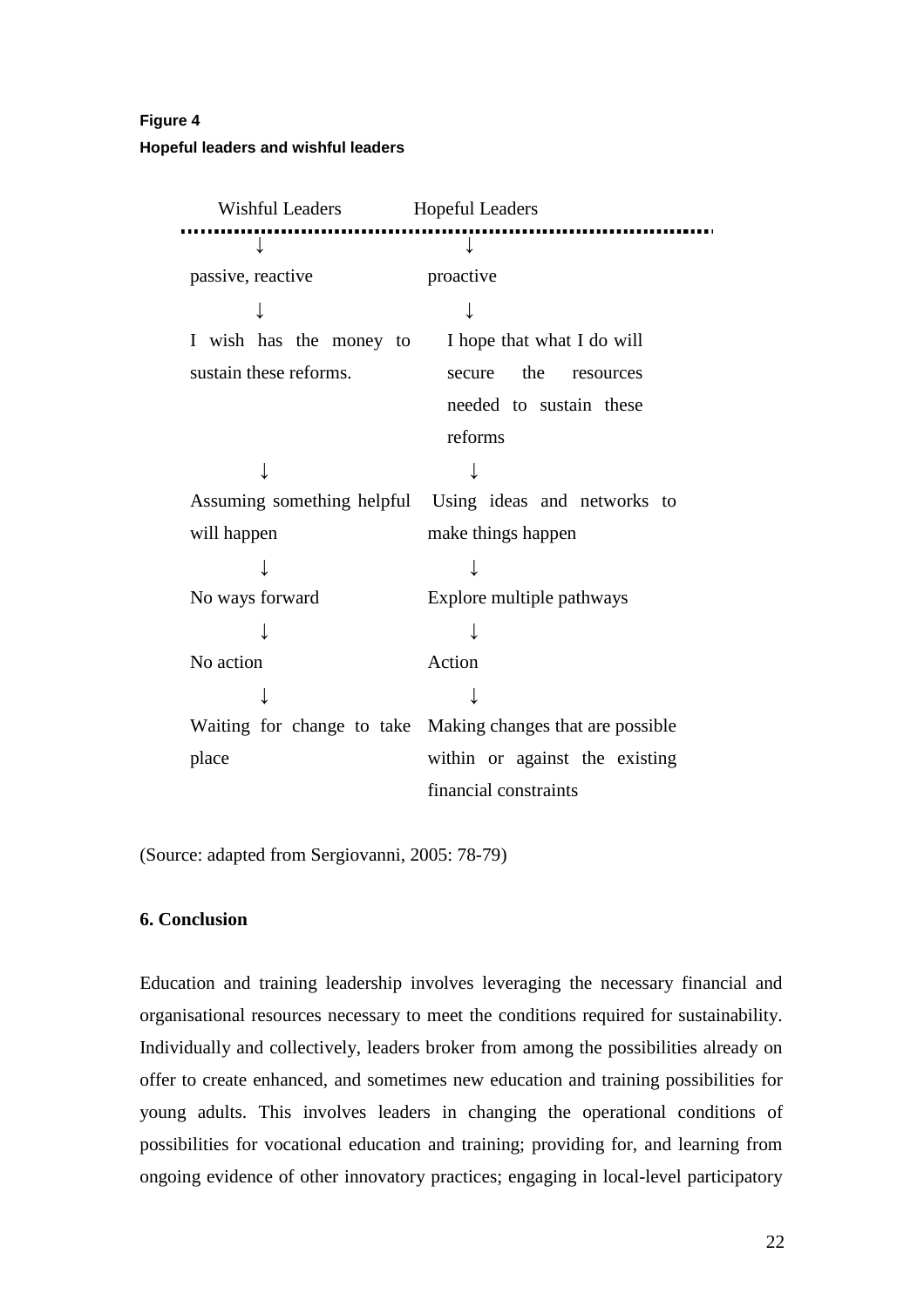and State-level representative democracy, and pursuing holistic engagement strategies with key communities of interest.

# **7. Acknowledgement**

This paper is the result of a research project supported by the Australian Research Council.

### **8. References**

- DETA (2006). Technical paper: Leadership Matters leadership capabilities for Education Queensland principals. Retrieved 4 March, 2009, http://education.qld.gov.au/staff/development/docs/leadershipmatterspdf.pdf
- DETA (2009). Leadership Matters Retrieved 4 March, 2009, from http://education.qld.gov.au/staff/development/institute/standards/leadershipma tters.html
- Harreveld, B. (2007). The ETRF, Robust Hope and Teacher Education: Making practical reforms to the senior phase of learning. Asia-Pacific Journal of Teacher Education*,* 35:2, 273 - 289.
- Lear, J. (2006). Radical Hope: Ethics in the Face of Cultural Devastation Cambridge, Mass.; London: Harvard University Press.
- Menninger, K., Mayman, M., & Pruyser, P. (1963). The Vital Balance: The Life Process in Mental Health and Illness. New York: Penguin Books.
- Sergiovanni, T. J. (2005). Strengthening the Heartbeat: Leading and Learning Together in Schools. San Francisco: Jossey-Bass.
- Singh, M., & Sawyer, W. (2008). Democracy and robust hope: Queensland's education and training reforms for the future. Education, Citizenship and Social Justice, 3:3, 223-237.
- Te Riele, K. (2006). Schooling practices for marginalized students practice-withhope. International Journal of Inclusive Education, 10:1, 59-74.
- Te Riele, K., & Stephen, C. (2002). Young people, education and hope: bringing VET in from the margins. International Journal of Inclusive Education, 6:3, 251-266.